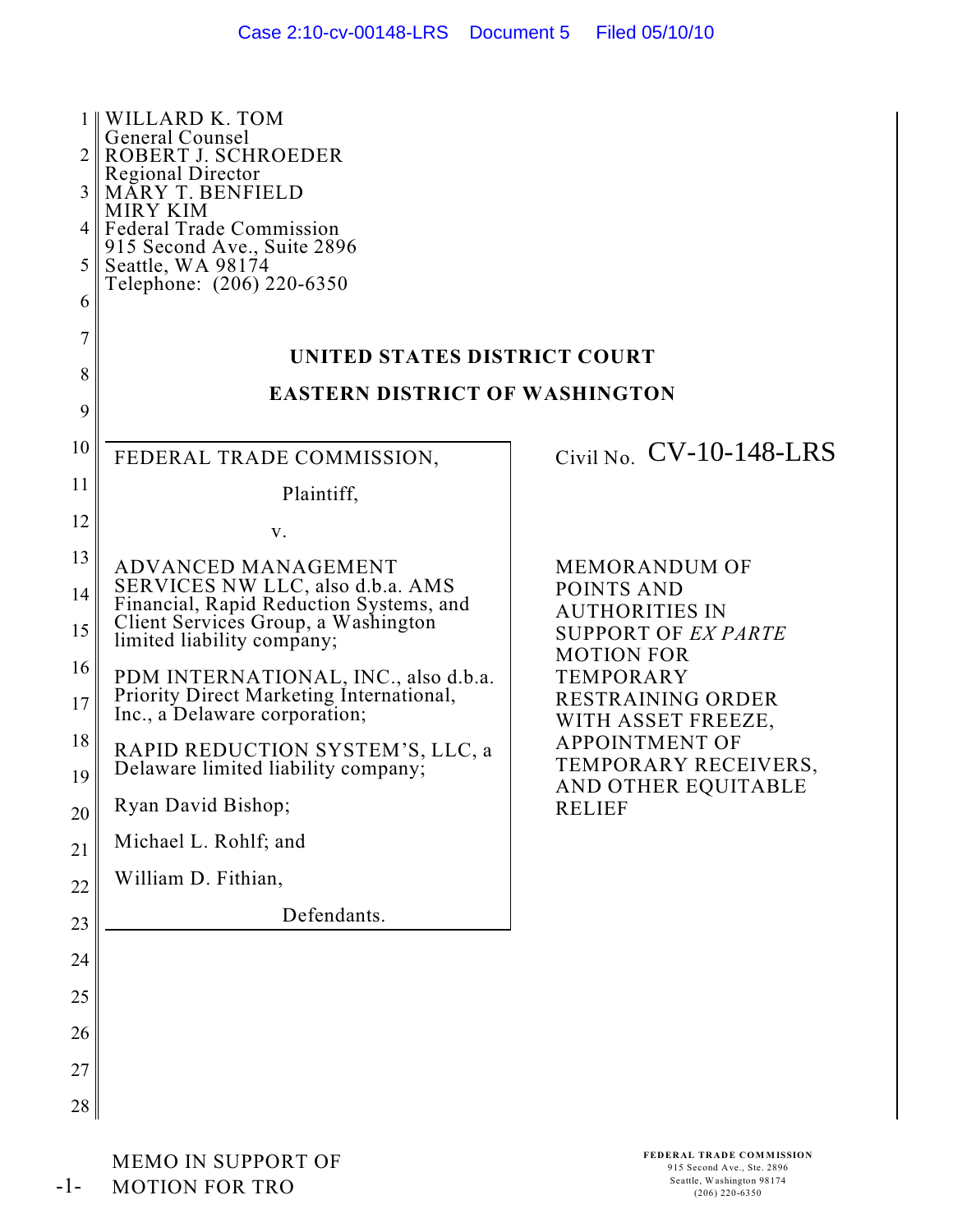# **TABLE OF CONTENTS**

|                | TABLE OF CONTENTS |                |                                                                         |
|----------------|-------------------|----------------|-------------------------------------------------------------------------|
| $\overline{2}$ |                   |                |                                                                         |
| 3              |                   |                |                                                                         |
| $\overline{4}$ | I.                |                |                                                                         |
| 5              | П.                |                | DEFENDANTS' ILLEGAL BUSINESS PRACTICES 1                                |
| 6              |                   | A.             |                                                                         |
| 7              |                   |                | Defendants' Deceptive Sales Calls 1<br>1.                               |
| 8              |                   |                | 2.                                                                      |
| 9              |                   |                | 3.                                                                      |
| 10             |                   |                | Defendants' Failure to Provide Refunds.  7<br>4.                        |
| 11             |                   | <b>B.</b>      |                                                                         |
| 12             | Ш.                |                |                                                                         |
| 13             | IV.               |                |                                                                         |
| 14             |                   | $\mathbf{A}$ . | This Court Has the Authority to Grant the Relief Requested. 11          |
| 15             |                   | <b>B.</b>      | The FTC Meets the Applicable Standard for Injunctive Relief. . 12       |
| 16             |                   | $\mathbf{C}$ . | The FTC has Demonstrated a Likelihood of Success on the Merits          |
| 17             |                   |                | Defendants are Violating the FTC Act and the TSR 12<br>1.               |
| 18             |                   |                | The Equities Tip Decidedly in the FTC's Favor.  15<br>$\overline{2}$ .  |
| 19             |                   | D.             | The Individual Defendants are Personally Liable 15                      |
| 20             |                   | E.             | <b>Immediate Access and Limited Expedited Discovery are</b>             |
| 21             |                   |                | 17                                                                      |
| 22             |                   | $\mathbf{F}$ . | The Temporary Restraining Order Should Be Issued Ex Parte<br><b>18</b>  |
| 23             |                   | G.             | An Asset Freeze is Necessary to Preserve Assets for Consumer<br>19      |
| 24             |                   |                | <b>Appointment of Receivers is Necessary to Ensure Effective Relief</b> |
| 25             |                   | Η.             | <b>20</b>                                                               |
| 26             | V.                |                |                                                                         |
| 27             |                   |                |                                                                         |
| 28             |                   |                |                                                                         |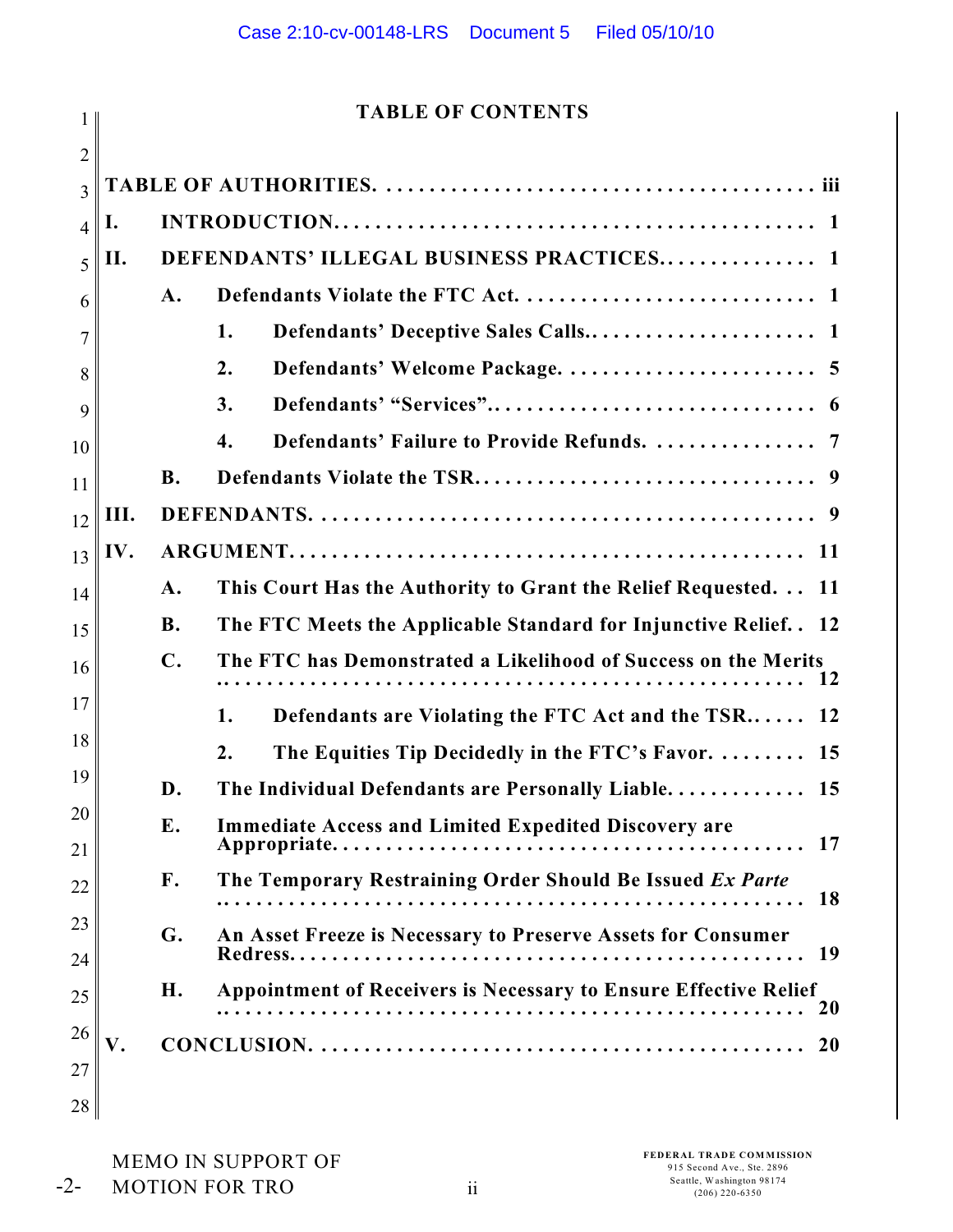# **TABLE OF AUTHORITIES**

# **FEDERAL CASES**

| 3                        |                                                                                     |
|--------------------------|-------------------------------------------------------------------------------------|
| $\overline{\mathcal{L}}$ | CFTC v. Wall Street Underground, Inc., 281 F.Supp.2d 1260 (D. Kan. 2003). 10        |
| 5                        | Calero-Toledo v. Pearson Yacht Leasing Co., 416 U.S. 663 (1974) 18                  |
| 6                        | Cenergy Corp. v. Bryson Oil & Gas P.L.C., 657 F.Supp. 867 (D. Nev. 1987) 18         |
| 7                        |                                                                                     |
| 8                        | FTC v. America National Cellular, Inc., 810 F.2d 1511 (9th Cir. 1987). 12           |
| $\mathbf Q$              | FTC v. Amy Travel Service, Inc., 875 F.2d 564 (7th Cir.1989) 12, 15, 16             |
| 10                       | FTC v. Bay Area Business Council, 423 F.3d 627 (7th Cir. 2005). 13, 15              |
| 11                       |                                                                                     |
| 12                       |                                                                                     |
| 13                       | FTC v. Think Achievement Corp., 144 F.Supp.2d 993 (N.D. Ind. 2000),                 |
| 14                       |                                                                                     |
| 15                       | FTC v. Warner Commcations, Inc., 742 F.2d 1156 (9th Cir. 1984)  12                  |
| 16                       | FTC v. World Media Brokers, 415 F.3d 758 (7th Cir. 2005). 13, 15, 16                |
| 17<br>18                 | FTC v. World Travel Vacation Brokers, Inc., 861 F.2d 1020                           |
| 19                       |                                                                                     |
| 20                       |                                                                                     |
| 21                       |                                                                                     |
| 22                       | SEC v. Manor Nursing Ctrs., Inc., 458 F.2d 1082 (2d Cir. 1972) 19                   |
| 23                       | SEC v. R.J. Allen & Associates, Inc., 386 F.Supp. 866 (S.D. Fla. 1974) 19           |
| 24                       | Sunshine Art Studios, Inc. v. FTC, 481 F.2d 1171 (1st Cir. 1973). 10                |
| 25                       |                                                                                     |
| 26                       | <b>FEDERAL STATUTES &amp; REGULATIONS</b>                                           |
| 27                       |                                                                                     |
| 28                       |                                                                                     |
|                          | <b>FEDERAL TRADE COMMISSION</b><br>MEMO IN SUPPORT OF<br>915 Second Ave., Ste. 2896 |

1

2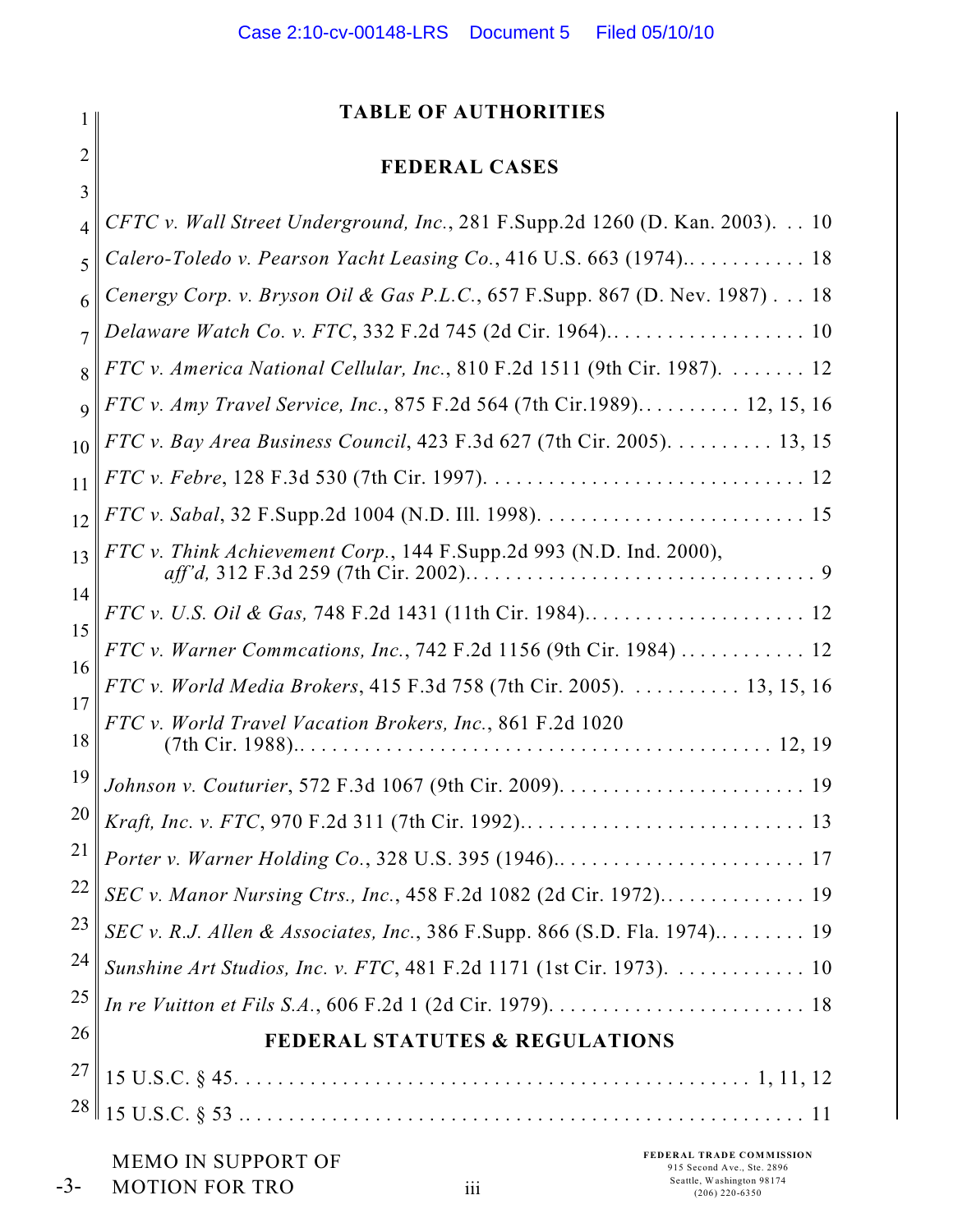| $\mathbf{1}$   |  |
|----------------|--|
| $\overline{2}$ |  |
| $\mathfrak{Z}$ |  |
| $\overline{4}$ |  |
| 5              |  |
| 6              |  |
| $\overline{7}$ |  |
| 8              |  |
| 9              |  |
| 10             |  |
| 11             |  |
| 12             |  |
| 13             |  |
| 14             |  |
| 15             |  |
| 16             |  |
| 17             |  |
| 18             |  |
| 19             |  |
| 20             |  |
| 21             |  |
| 22             |  |
| 23             |  |
| 24             |  |
| 25             |  |
| 26             |  |
| 27             |  |
| 28             |  |
|                |  |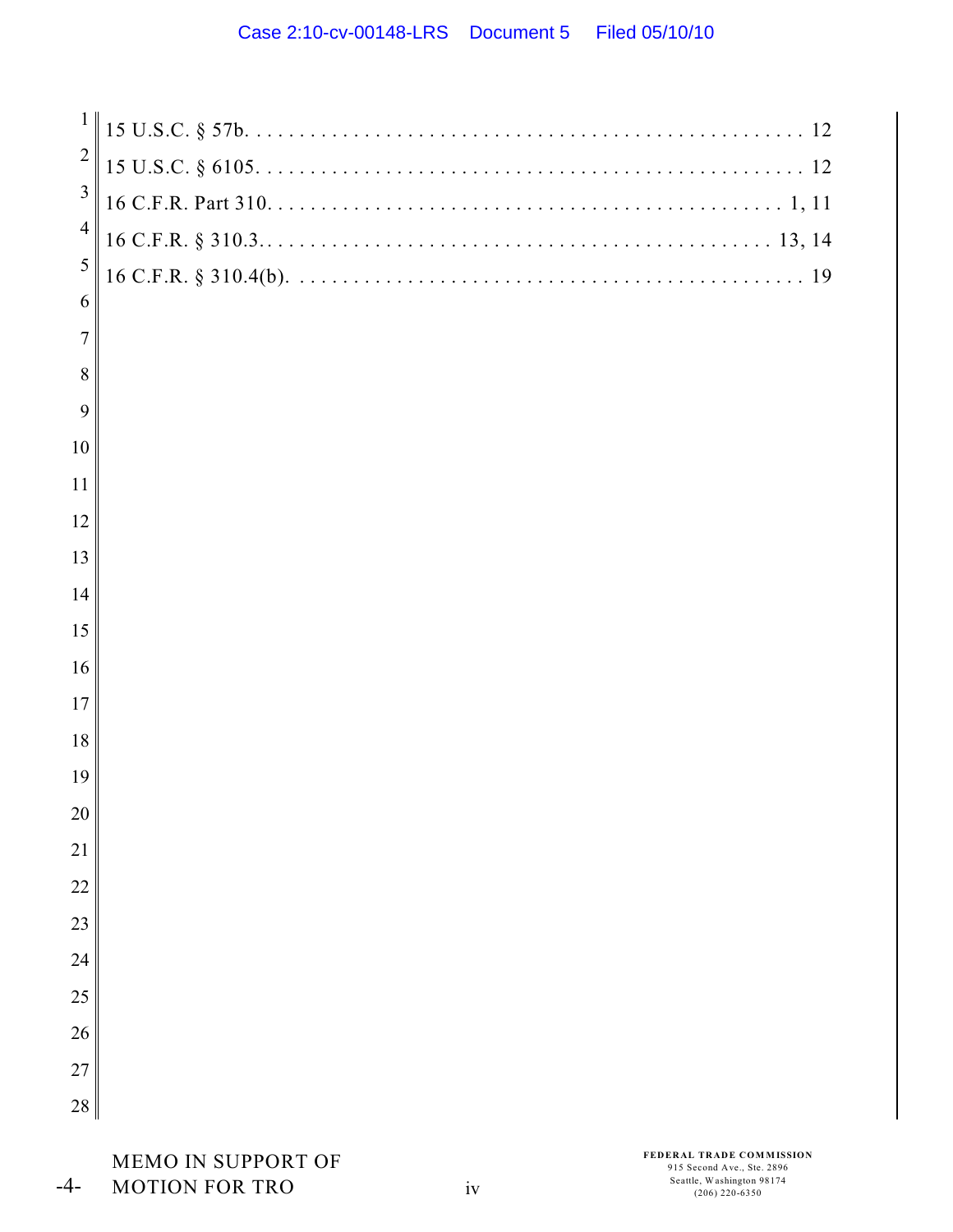#### 1 **I. INTRODUCTION**

2 3 4 5 6 7 8 9 10 The Federal Trade Commission ("FTC") asks this Court to stop a massive enterprise that telemarkets debt reduction services to consumers nationwide. Since 2008, Defendants have charged from \$499 to \$1590 for their promise to dramatically reduce consumers' credit card interest rates and save them thousands of dollars in a short time. Law enforcement agencies and the Better Business Bureau have received hundreds of complaints about Defendants' fraudulent practices. Defendants' misrepresentations, material omissions, and calling practices violate Section 5(a) of the Federal Trade Commission Act ("FTC Act"), 15 U.S.C. § 45(a), and the Do Not Call and other provisions of the Telemarketing Sales Rule ("TSR"), 16 C.F.R. Part 310.

11 12 13 14 15 16 To halt Defendants' violations and preserve assets for eventual victim restitution, the FTC asks the Court to enter an *ex parte* temporary restraining order ("TRO") that freezes Defendants' assets, expedites discovery, grants immediate access, and appoints temporary receivers over the corporate Defendants. This relief is necessary to prevent ongoing injury to consumers, destruction of evidence, and dissipation of assets, and to preserve the Court's ability to provide effective final relief.

## 17

# **II. DEFENDANTS' ILLEGAL BUSINESS PRACTICES**

18 19 20 Defendants promise money back if they cannot reduce consumers' credit card interest rates and save them thousands of dollars. Then they fail to deliver on both the service and the refund.

21

A. Defendants Violate the FTC Act

22

1. Defendants' Deceptive Sales Calls

23 24 25 26 Defendants initially contact many consumers through unsolicited prerecorded messages, or "robocalls." Using a name like "card services" to sound like a consumer's own credit card issuer, the message warns consumers they need to speak to

27 28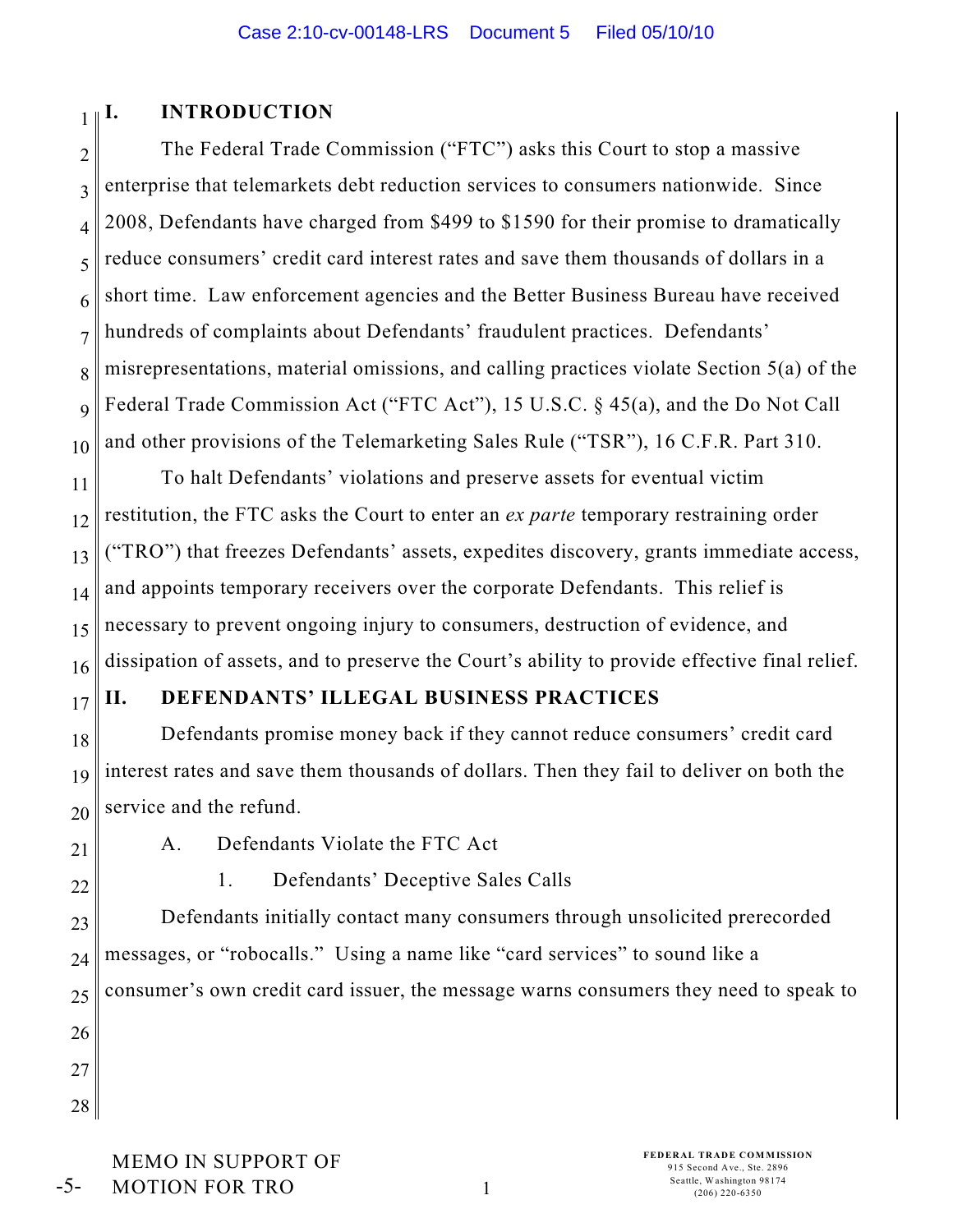1 2 3 4 5 6 7 8 9 10 11 12 13 14 15 16 17 18 19 20 21 22 23 24 25 26 27 28 <sup>1</sup> Plaintiff's TRO Exhibit ("Exh.") 18, p. 446,  $\parallel$  3; p. 456,  $\parallel$  3; p. 458,  $\parallel$  3; p. 466, ¶ 3; p. 470, ¶ 3; p. 481, ¶ 3; p. 483, ¶ 4.  $\degree$  Consumers who press "2" to stop further calls keep getting them anyway. Exh. 18, p. 450, ¶ 3; p. 458, ¶ 4; p. 464, ¶ 3; p. 475, ¶ 4; p. 483, ¶ 4.  $^3$  Exh. 12, p. 320,  $\P$  4; Exh. 18, p. 448,  $\P$  4; p. 450,  $\P$  4; p. 452,  $\P$  3; p. 460,  $\P$  4; p. 468,  $\P$  4; p. 470,  $\P$  5.  $E$ xh. 18, p. 454,  $\P$  4; p. 456,  $\P$  4, p. 458,  $\P$  4; p. 466  $\P$  4; p. 475,  $\P$  5; p. 481,  $\P$  4; p. 483,  $\P$  5.  $5$  AMS: Exh. 18, p. 448,  $\sqrt{3}$ ; p. 452,  $\sqrt{3}$ ; p. 468,  $\sqrt{4}$ ; p. 484,  $\sqrt{6}$ . PDMI: Exh. 12, p. 320, ¶ 4; Exh. 18, p. 446, ¶ 5; p. 451, ¶ 6; p. 454, ¶ 5; p. 456, ¶ 4; p. 458, ¶ 4; p. 460, ¶ 4; p. 462, ¶ 4; p. 466, ¶ 4; p. 470, ¶ 5; p. 473, ¶ 4; p. 476, ¶ 6; p. 477, ¶ 4; p. 481, ¶ 4.  $6$  Exh. 5, p. 122,  $\sqrt{3}$ ; Exh. 6, p. 126,  $\sqrt{2}$ ; Exh. 8, p. 183,  $\sqrt{2}$  (Financial Services); Exh. 17, p. 428, ¶ 2 (card services); Exh. 18, p. 452, ¶ 3 (credit card services); Exh. 20, pp. 508-09, ¶ 17. Generic company names allow Defendants to remain anonymous to complaining consumers. In the past year, more than 42,000 Do Not Call complaints were filed against "card services," "client services," "credit card services," and "financial services." Exh. 20, p. 510, ¶ 19. AMS has worked with a confusing array of other companies, whose names are displayed on them about their credit card interest rates.<sup>1</sup> Instructed to press "1" to speak to a live agent, $2$  consumers are transferred to one of Defendants' telemarketers, who declines to provide a company name or again purports to be calling from "card services," etc.<sup>3</sup> When a consumer asks who is calling, or to be removed from the call list, the caller often hangs up.<sup>4</sup> Persistent, interested consumers are eventually told the caller is "AMS Financial" or "Priority Direct Marketing" or are directed to www.prioritydirect.net.<sup>5</sup> Defendants also make live outbound calls to consumers, also posing as "card services" or the like. <sup>6</sup>

MEMO IN SUPPORT OF MOTION FOR TRO -6-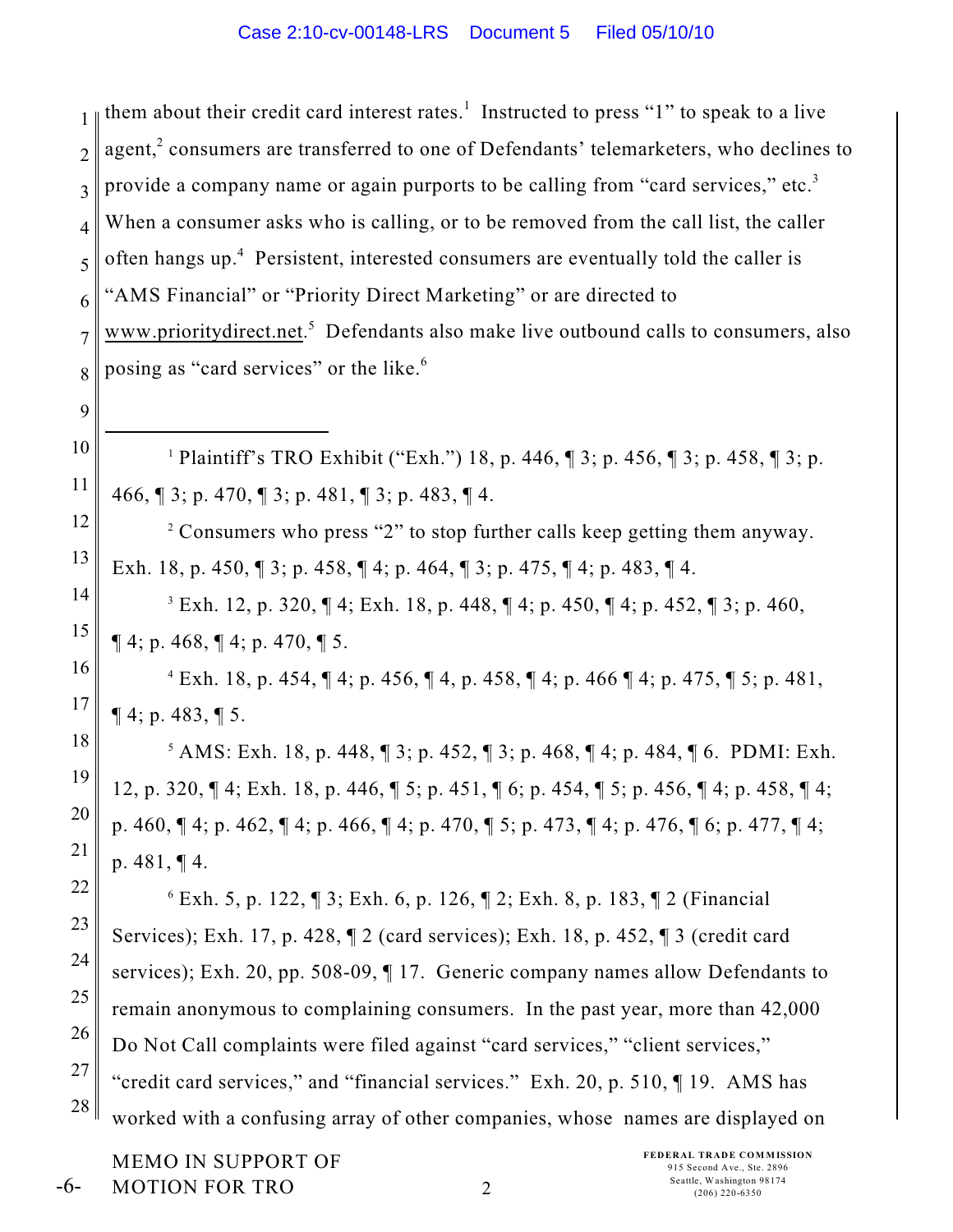1 2 3 4 5 6 7 8 Whether consumers press "1" or receive a live call directly from Defendants, the telemarketers' pitch is the same. They ask some basic questions about credit card debt, balances, and interest rates, then claim they can significantly reduce those rates, $<sup>7</sup>$  often</sup> to below 10%.<sup>8</sup> Defendants told Nancy Pederson that they could take her credit card interest rates from  $18 - 26\%$  down to  $2.9 - 6.9\%$ . They told Robin Zwartjes that they could negotiate her interest rate to one-third of her current rate.<sup>10</sup> Defendants' websites contain similar representations.<sup>11</sup> Such blanket claims are groundless, and rates this low are generally impossible to negotiate.<sup>12</sup>

9 10 11 12 Defendants claim special affiliations or expertise in dealing with financial institutions that make such low rates possible.<sup>13</sup> An undercover government agent ("UCA") recorded a self-identifed Rapid Reduction telemarketer ('Brandon") claiming:

> BRANDON: [W]e go in there and we negotiate the rates on your behalf, and . . . we do actually have the direct lines to the retention department of

15 16 17 consumers' materials along with the AMS Spokane address. Exh. 13, p. 329, ¶ 16 & pp. 332, 343, 361; Exh. 20, pp. 508-09, ¶ 17; Exh. 21, pp. 1283-1285. *See, e.g.,* Exh. 17, pp. 429-30, ¶ 5 & p. 434.

 $^7$  Exh. 1 through 17, pp. 21 - 444.

19 20  $E$ s Exh. 6, p. 126,  $\P$  2; Exh. 8, p. 183,  $\P$  2; Exh. 11, p. 259,  $\P$  3; Exh. 17, p. 428, ¶ 2.

 $^{9}$  Exh. 11, p. 259, ¶ 3.

 $10$  Exh. 17, p. 428,  $\P$  2.

13

14

18

21

22

-7-

23 24 25 <sup>11</sup> Exh. 15, p. 401,  $\mathbb{I}$  2; Exh. 20, p. 504-07,  $\mathbb{I}$  6, 9, 11, 13, p. 544 (AMS), pp. 552-53 (PDMI), p. 565 (Rapid Reduction), pp. 879-81 (Priority Direct).

 $12$  Exh. 19, pp. 494-96, [[1] 16-19.

26 27 28 <sup>13</sup> Exh. 2, p. 40,  $\sqrt{3}$ ; Exh. 3, p. 59,  $\sqrt{2}$ ; Exh. 9, p. 220,  $\sqrt{2}$ ; Exh. 10, p. 231, ¶ 3; Exh. 11, p. 259, ¶ 4; Exh. 13, p. 324, ¶ 2; Exh. 14, p. 382, ¶ 3; Exh. 20, pp. 504-07, ¶¶ 6, 11, 13 and pp. 547, 553, 567, 880-81.

MEMO IN SUPPORT OF MOTION FOR TRO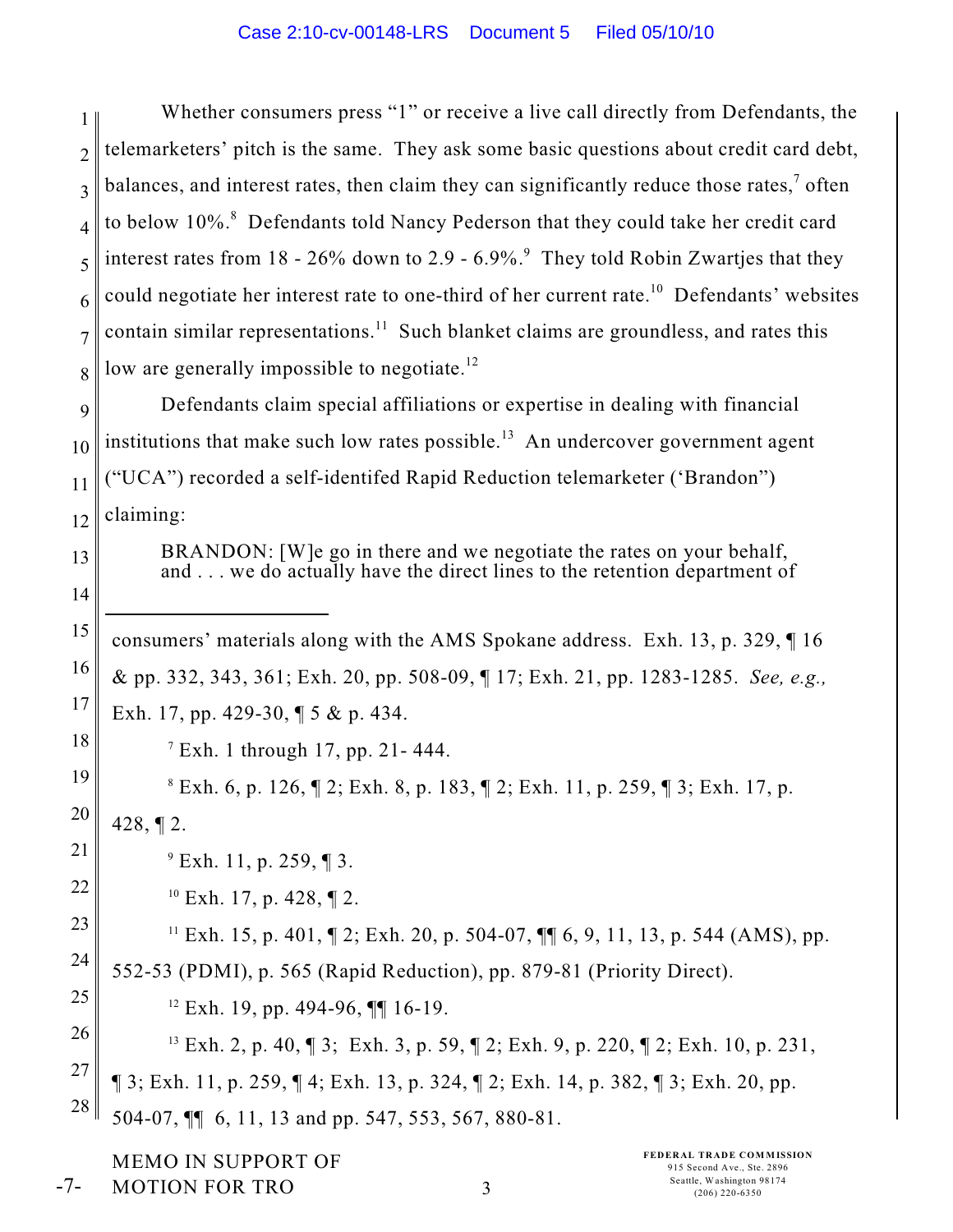1 2 3 4 5 6 7 8 9 10 11 12 13 14 15 16 17 18 <sup>14</sup> Exh. 20, pp. 521-22, ¶ 46 & pp. 946-47. <sup>15</sup> Exh. 7, p. 144,  $\P$  2.  $^{16}$  Exh. 6, p. 126, ¶ 2. all seventy seven FDIC regulated banks, where they issue credit cards, and where they do negotiations. So, we don't deal with customer service. I don't know if you've tried to call yourself and have them lowered?<br>UCA: Yeah. UCA:<br>BRANDON: It's a... it's a dead end street. We don't deal with that, and that's why we're able to do this. People ask me how we're able to do this, because they can't do it on their own? Well how about seventeen thousand people in customers and it's called leverage?<sup>14</sup> One telemarketer claimed to work for a MasterCard subsidiary while offering to lower credit card interest rates.<sup>15</sup> Another consumer thought the caller was from Bank of America because of the offer to reduce her Visa card rate.<sup>16</sup> In reality, Defendants have no special expertise or relationship with banks.<sup>17</sup> Indeed, many banks will not work with a third party hired to negotiate lower interest rates.<sup>18</sup> Defendants charge from \$499 to \$1590 for their service. Wary consumers are assured that this fee will be more than recouped.<sup>19</sup> In fact, Defendants guarantee consumers will save (typically)  $$2500$  because of reduced interest rates.<sup>20</sup> One consumer was told that the service "would be 'absorbed' into my savings, meaning that the fee wouldn't come out of my credit card but instead would be taken from the

<sup>17</sup> Exh. 19, pp. 496-97,  $\P$  20.

19

20

21

<sup>18</sup> Exh. 2, pp. 40-41,  $\P$  4; Exh. 10, p. 233,  $\P$  7; Exh. 11, p. 262,  $\P$  8; Exh. 13, pp. 327-28, ¶ 12; Exh. 19, pp. 496-97, ¶ 20 .

22 23 24 25 26 <sup>19</sup> Exh. 1, p. 22,  $\P$  4; Exh. 2, p. 40,  $\P$  2; Exh. 3, p. 59,  $\P$  3; Exh. 4, p. 94,  $\P$  2; Exh. 7, p. 144, ¶ 3; Exh. 8, p. 184, ¶ 3; Exh. 11, p. 260, ¶ 5; Exh. 12, pp. 320-21, ¶ 5; Exh. 13, p. 325,¶ 3; Exh. 14, p. 382, ¶ 2; Exh. 15, p. 401, ¶ 2 (PDMI website makes this claim), Exh. 16, p. 414, ¶ 3; Exh. 17, p. 428, ¶ 2; Exh. 20, pp. 506, ¶ 11 & 552.

27 28 <sup>20</sup> TRO Exhs. 1-17, pp. 21-444. *See, e.g.*, Exh. 1, p. 22, ¶ 4, p.30; Exh. 2, p. 40, ¶ 2, p. 46; Exh. 3, p. 59, ¶ 3, p. 64; Exh. 6, p. 126, ¶ 2 & p. 133.

MEMO IN SUPPORT OF MOTION FOR TRO -8-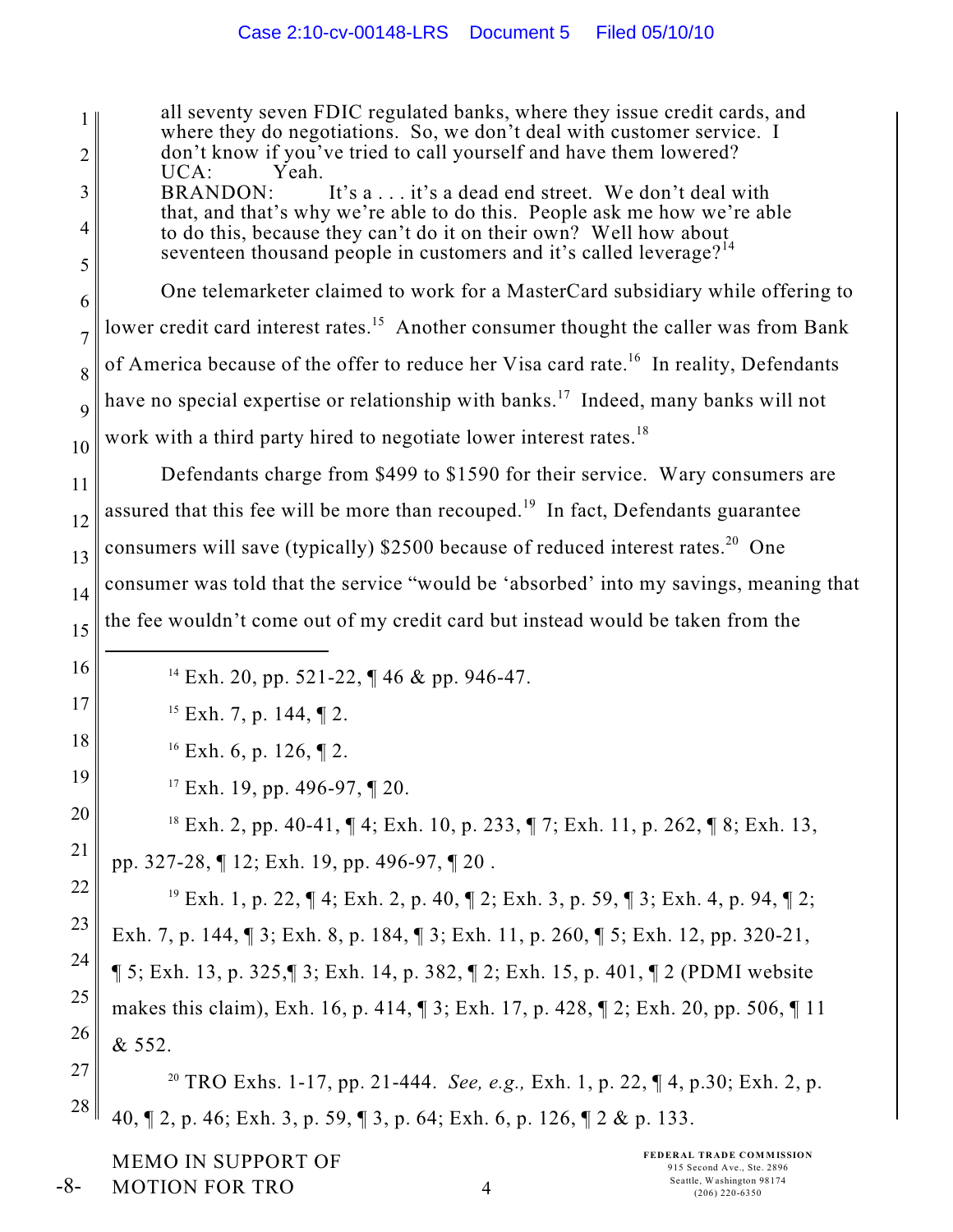1 2 3 4 5 6 7 8 9 10 11 12 13 14 15 16 17 18 19 20 21 22 23 24 25 26 27 28  $21$  Exh. 16, p. 414, 13. <sup>22</sup> Exh. 1, pp. 22-23, ¶ 4; Exh. 10, p. 231, ¶ 3; Exh. 11, p. 260, ¶ 5; Exh. 13, p. 325, ¶ 3; Exh. 17, p. 428, ¶ 2; *See also* Exh. 8, p. 183, ¶ 2 (\$199 deducted from refund). <sup>23</sup> Exh. 1, p. 23, ¶ 6; Exh. 4, p. 94, ¶ 3; Exh. 6, p. 127, ¶ 4; Exh. 7, p. 145,  $\P$  4; Exh. 10, p. 232,  $\P$  4; Exh. 11, p. 260-61,  $\P$  6; Exh. 15, p. 402,  $\P$  4; Exh. 17, p. 428-29, ¶ 4. <sup>24</sup> Exh. 1, p. 23, ¶ 6; Exh. 2, pp. 41-42, ¶ 7; Exh. 9, pp. 223-24, ¶ 15; Exh. 12, p. 321, ¶ 7; Exh. 14, p. 384, ¶ 8; Exh. 17, p. 429, ¶ 5. <sup>25</sup> See, e.g., Exh. 11, p. 260,  $\sqrt{6}$ , p. 263,  $\sqrt{10}$ ; Exh. 12, p. 320,  $\sqrt{15}$ . <sup>26</sup> Exh. 1, p. 24, ¶ 8; Exh. 2, p. 41, ¶ 4; Exh. 3, p. 60, ¶ 4; Exh. 4, p. 94, ¶ 4; Exh. 7, p. 145, ¶ 6; Exh. 8, p. 184, ¶ 5; Exh. 13, p. 325, ¶ 4; Exh. 14, pp. 382-83,  $\P\P$  2, 5; Exh. 15, p. 402,  $\P$  5; Exh. 16, p. 415,  $\P$  5. monthly savings."<sup>21</sup> Consumers are assured of a full refund if the guaranteed interest rate savings are not achieved.<sup>22</sup> Defendants record the consumer's agreement to pay the fee by credit card.<sup>23</sup> Apparently included is a fleeting first-time reference to a \$199 "non-refundable fee," which many consumers do not recall hearing.<sup>24</sup> The shenanigans used by Defendants to convince consumers to purchase the service are not recorded.<sup>25</sup> Defendants charge the entire fee to consumers' credit cards within a day or two of the telemarketing call, before performing any services. $26$ 2. Defendants' Welcome Package About a week after being charged, consumers receive a welcome package. Included is a "Credit Liability Summary," which asks customers to list the details of

MEMO IN SUPPORT OF MOTION FOR TRO

-9-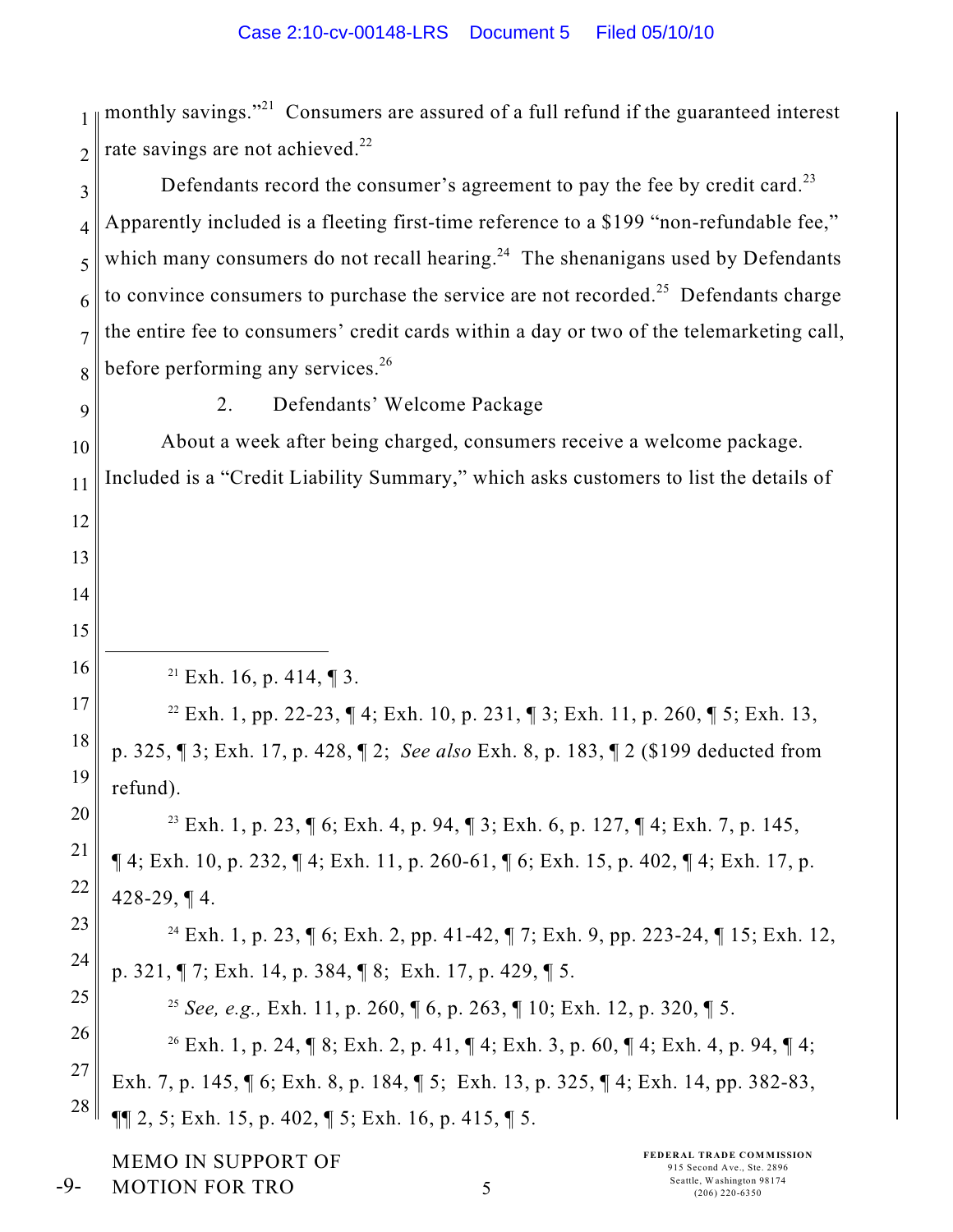1 each credit card account.<sup>27</sup> The form is to be mailed back within 30 days.<sup>28</sup>

2 3 4 5 6 7 8 9 10 Those who read the rest of the paperwork closely may discern that what they bought is not what they received. The agreement explains that the guaranteed savings will be achieved only if the consumer follows a "Liability Reduction Schedule."<sup>29</sup> A disclaimer states: "I also understand that I am not guaranteed any interest reductions with my creditors. Such a result may be within my ability and earned between myself and my creditors . . . At any time after a rescission period [undefined], I understand that I may cancel this service with written or verbal notice. I acknowledge that I will not be reimbursed any of the fees that I have paid for this service, prior to the cancellation."<sup>30</sup> This is most certainly not what consumers are told on the telephone.<sup>31</sup>

11

15

23

24

25

26

27

28

3. Defendants' "Services"

12 13 14 After mailing back the forms, some consumers report that Defendants either did not contact them<sup>32</sup> or said they could not lower the consumer's interest rates.<sup>33</sup> Sometimes a three-way call is arranged. The telemarketer asks the consumer to hang

16 17 <sup>27</sup> See, e.g., Exh. 2, p. 47; Exh. 6, p. 135; Exh. 8, p. 200; Exh. 9, p. 226; Exh. 13, p. 335.

18 19 <sup>28</sup> Exh. 1, p. 30; Exh. 2, p. 46; Exh. 3, p. 64; Exh. 7, p. 151; Exh. 8, 199; Exh. 9, p. 225.

20 21 22  *See, e.g.,* Exh. 1, p. 30; Exh. 2, p. 46; Exh. 3, p. 64; Exh. 6, p. 133; Exh. 7, <sup>29</sup> p. 151; Exh. 8, p. 199; Exh. 9, p. 225; Exh. 11, p. 268; Exh. 13, p. 337; Exh. 17, p. 436.

<sup>31</sup> See, e.g., Exh. 12, p. 321,  $\P$  7 ("the documents did not corroborate my telephone conversations with [defendant's telemarketer]"); Exh. 17, p. 429, ¶ 5 (noting differences between telephone claims and written materials).

 $32$  Exh. 4, p. 95,  $\sqrt{5}$ ; Exh. 13, pp. 326-27,  $\sqrt{7}$   $\sqrt{8}$  -10; Exh. 14, p. 383,  $\sqrt{5}$ .  $33$  Exh. 16, p. 415,  $\sqrt{6}$ , and p. 423.

MEMO IN SUPPORT OF MOTION FOR TRO -10-

**FEDERAL TRADE COMMISSION** 915 Second Ave., Ste. 2896  $\frac{\text{Seatle, Washington 98174}}{\text{(206) 220-6350}}$ 

 $30$  Id.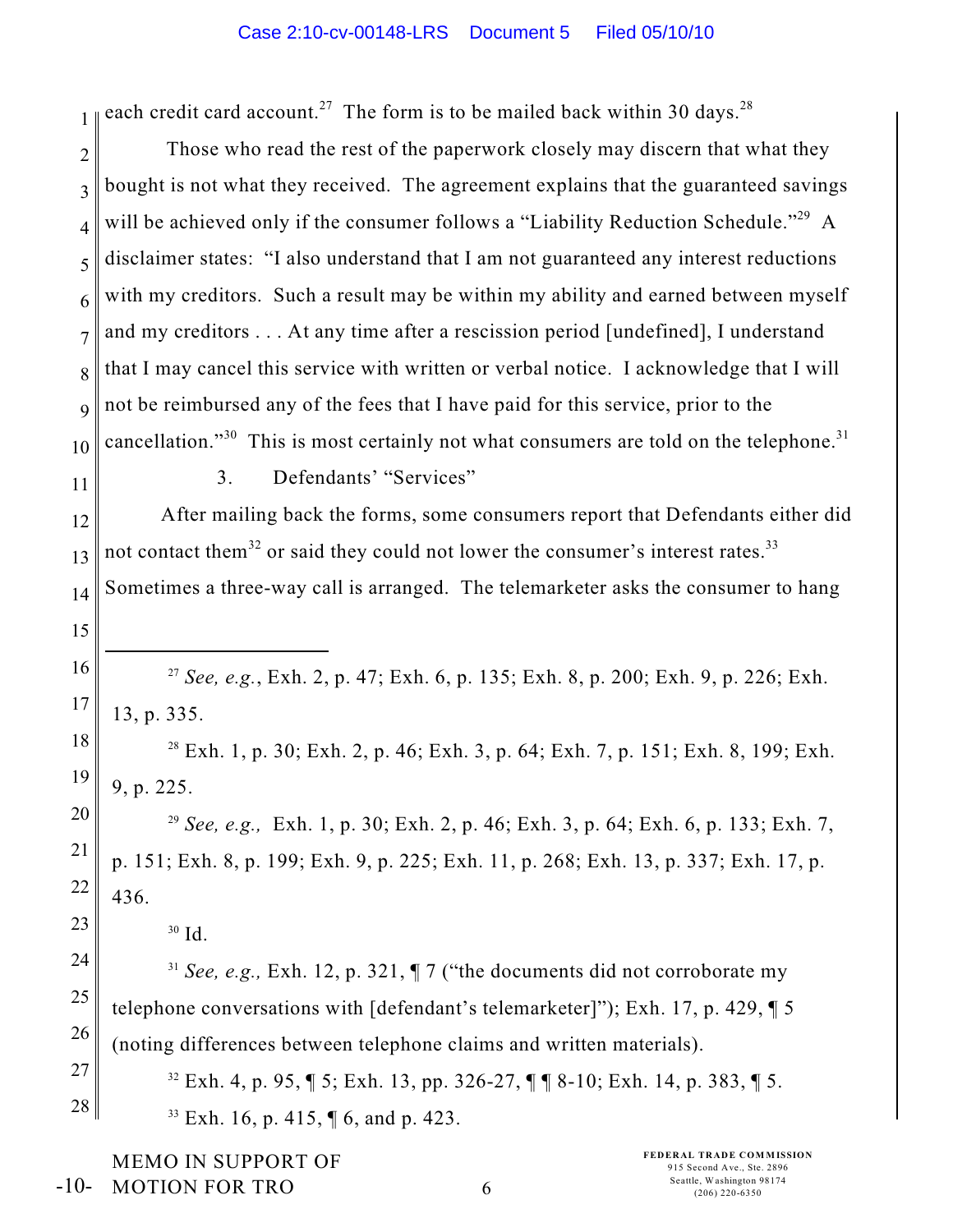1 2 3 4 5 6 7 8 9 10 11 12 13 14 15 16 17 18 19 20 21 22 23 24 25 26 27 28  $34$  Exh. 3, p. 60,  $\sqrt{5}$ ; Exh. 7, p. 146,  $\sqrt{8}$ ; Exh. 8, p. 185,  $\sqrt{7}$ ; Exh. 15, pp. 402-03, ¶ 5. <sup>35</sup> Exh. 10, p. 233,  $\P$  7; Exh. 11, p. 262,  $\P$  8; Exh. 13, pp. 327-28,  $\P$  12; Exh. 14, p. 383, ¶ 6.  $36$  Exh. 10, p. 233, ¶ 7.  $^{37}$  Exh. 13, p. 328,  $\P$  13; Exh. 15, p. 404,  $\P$  8; Exh. 16, pp. 415-16,  $\P$  6. <sup>38</sup> See, e.g., Exh. 3, pp. 74-75; Exh. 7, p. 162.  $^{39}$  Exh. 2, p. 41,  $\sqrt{5}$ ; Exh. 10, p. 234,  $\sqrt{8}$ ; Exh. 13, p. 328,  $\sqrt{1}$  13. up after authorizing his or her card issuer to speak to the telemarketer, later informing the consumer that the issuer refused to lower the rate.<sup>34</sup> Some consumers remain on the line and listen; typically, the credit card company declines and the call ends.<sup>35</sup> The Defendants' representative sometimes tells the consumer that he or she will try again in a few months.<sup>36</sup> It is apparent to most consumers at this point that Defendants have no special relationship or expertise with credit card issuers. After failing to achieve interest rate reductions, Defendants sometimes urge consumers to transfer their balances to a new credit card with a low rate.<sup>37</sup> This is not what consumers paid for. Instead of interest rate reductions, what Defendants provide to consumers is a "Debt Elimination Plan" that simply instructs them to keep paying the same monthly amount on their credit cards, even when the minimum payments decline. A consumer paying \$1000 in monthly credit card payments would continue paying \$1000 per month until all cards are paid off.<sup>38</sup> Defendants' financial plan consists of nothing more than telling consumers to pay off their credit card bills faster. 4. Defendants' Failure to Provide Refunds Many consumers demand a refund from AMS. Often they are told they must speak to a "manager" (which generally does not help), $39$  complete and sign AMS forms

MEMO IN SUPPORT OF MOTION FOR TRO -11-

**FEDERAL TRADE COMMISSION** 915 Second Ave., Ste. 2896 Seattle, Washington 98174<br>  $(206)$  220-6350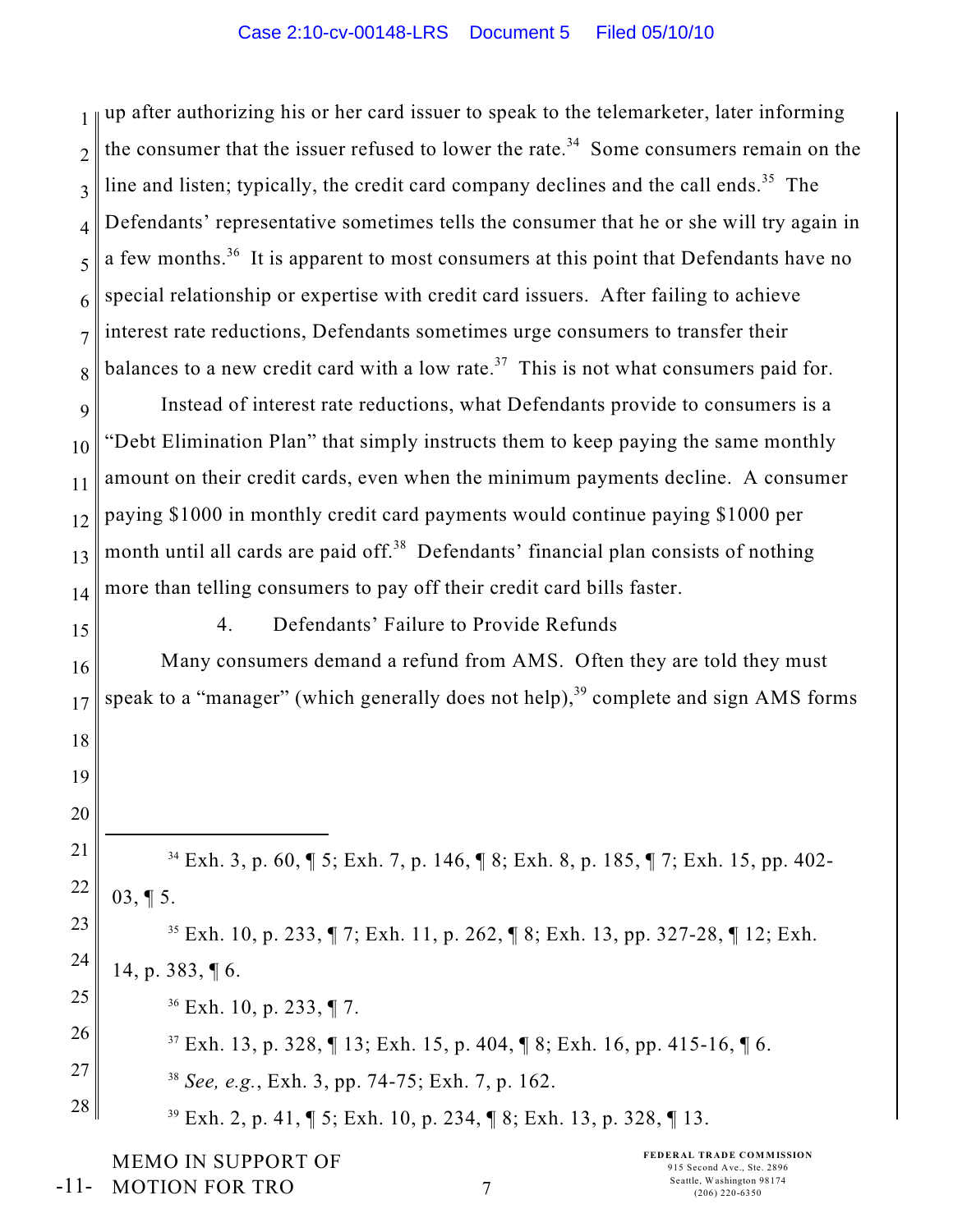1 2 3 4 and a contract.<sup>40</sup> or give defendants more time to complete the process.<sup>41</sup> Some find it difficult to talk to anyone once the subject of a refund is broached.<sup> $42$ </sup> Even after contacting the BBB or a state attorney general, many do not receive refunds.<sup>43</sup> A few succeed in disputing the credit card charges, but others do not.<sup>44</sup>

5 6 7 8 9 10 11 12 Responding to BBB referrals, AMS typically declines refund requests, claiming that it has provided what it promised  $-$  a way to pay off debts faster and save thousands of dollars in interest<sup>45</sup> – or citing the recorded verification to argue that the consumer was "only hearing what he wanted to hear,"<sup>46</sup> that "it is not our responsibility to assure the client pays attention when authorizing charges,"<sup>47</sup> or that "[A]n additional detail in the agreement paperwork, which the client seems to have overlooked, is that we cannot guarantee any rate reductions."<sup>48</sup> AMS sometimes says refund requests should go to PDMI (or another company) and purports to forward the complaint there.<sup>49</sup> PDMI

13 14 15 16 17 18 19 20 21 22 23 24 25 26 27 28  $40$  Exh. 9, p. 221, ¶ 5.  $^{41}$  Exh. 16, p. 417, ¶ 11. <sup>42</sup> Exh. 2, p. 43,  $\parallel$  13; Exh. 3, p. 61,  $\parallel$  7; Exh. 14, p. 395; Exh. 15, p. 404,  $\parallel$  8. <sup>43</sup> Exh. 1, p. 25,  $\P$  12; Exh. 2, p. 43,  $\P$  $\P$  11-14; Exh. 4, p. 95,  $\P$  6; Exh. 6, p. 129, ¶ ¶ 11-12; Exh. 7, p. 146, ¶ 11; Exh. 10, p. 234, ¶ 9; Exh. 11, p. 265, ¶ 16; Exh. 14, p. 385, ¶ 11; Exh. 17, pp. 430-31,¶ ¶ 7-8. <sup>44</sup> Exh. 3, p. 62,  $\P$  9; Exh. 7, p. 147,  $\P$  12 (chargeback declined); Exh. 9, p. 223, ¶ 15; Exh. 12, p. 322, ¶ 8 (received chargeback). <sup>45</sup> TRO Exh. 7, p. 146,  $\P$  11, & p. 173; TRO Exh. 8, p. 186,  $\P$ 9; TRO Exh. 10, p. 256 ("The program sold on the original sales call was financial planning services not specifically lower interest rates"); TRO Exh. 11, pp. 299-300. <sup>46</sup> Exh. 11, p. 264,  $\P$  13 & p. 299.  $47$  Exh. 1, p. 37 (referring to non-refundable fee).  $48$  Exh. 10, p. 256.  $49$  Exh. 4, p. 95, ¶ 6.

MEMO IN SUPPORT OF MOTION FOR TRO -12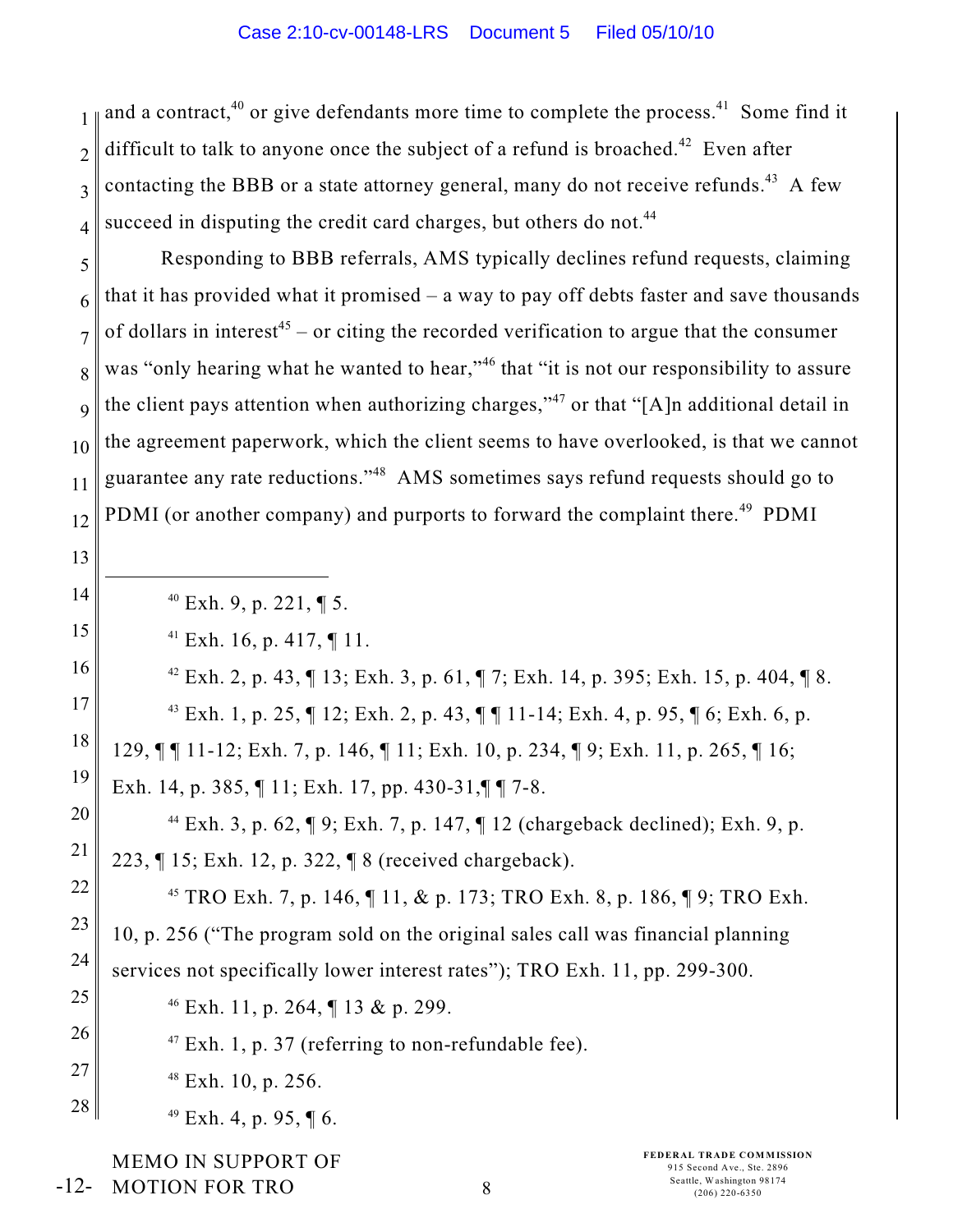1 2 either does not respond or provides a refund minus a \$199 non-refundable fee that it claims is disclosed in the recorded verification call. $50$ 

3

15

16

17

18

19

20

21

22

23

24

B. Defendants Violate the TSR

4 5 6 7 8 Defendants also violate numerous provisions of the TSR. They blast their messages to consumers on the Do Not Call Registry ("Registry") and to those who ask not to be called.<sup>51</sup> Often they do not identify the company, frustrating consumers' efforts to complain to law enforcement.<sup>52</sup> Finally, Defendants do not obtain express written consent before sending consumers the prerecorded messages.<sup>53</sup>

9 **III. DEFENDANTS**

10 11 12 13 14 Three companies and three individuals are responsible for these practices. AMS and Rapid Reduction are owned and controlled by Defendants Bishop and Rohlf, share nearly identical business practices, materials, telephone numbers, and websites, and operate as a common enterprise.<sup>54</sup> Thus they are jointly and severally liable for their violations. *See FTC v. Think Achievement Corp.*, 144 F. Supp. 2d 993, 1011 (N.D. Ind.

 $50$  Exh. 1, p. 24,  $\P$  10 (\$199 in verification call); Exh. 3, p. 62,  $\P$  8 (no response). *See also* n. 24 *infra*.

 $<sup>51</sup>$  Indeed, when consumers ask to be put on Defendants' do not call list,</sup> Defendants' telemarketers often simply hang up on them. Exh. 18, p. 446, ¶ 4; p. 454, ¶ 4; p. 475, ¶ 5; p. 479, ¶ 4; p. 481, ¶ 4; p. 483, ¶ 5.

 $52$  Exh. 18, p. 450,  $\P$  4; p. 456,  $\P$  4; p. 464,  $\P$  4.

<sup>53</sup> Exh. 18, p. 447,  $\P$  7; p. 467,  $\P$  6, p. 484,  $\P$  8. As of September 1, 2009, the TSR prohibits most prerecorded telemarketing telephone calls made without express written consent. 16 C.F.R.  $\S 310.4(b)(1)(v)(A)(i)-(iv)$ .

25 26 27 28 <sup>54</sup> Compare names, addresses, and telephone numbers at Exh. 20, p. 503,  $\llbracket$  3, and pp. 525, 527-28, 530, with those at Exh. 20, p. 504, ¶ 5, and pp. 534-35, 537- 39. Compare website at Exh. 20, pp. 540-49, with that at pp. 561-69. *See also* Exh. 13, pp. 327, 329-30, ¶¶ 9, 16, pp. 343-60, 361-78.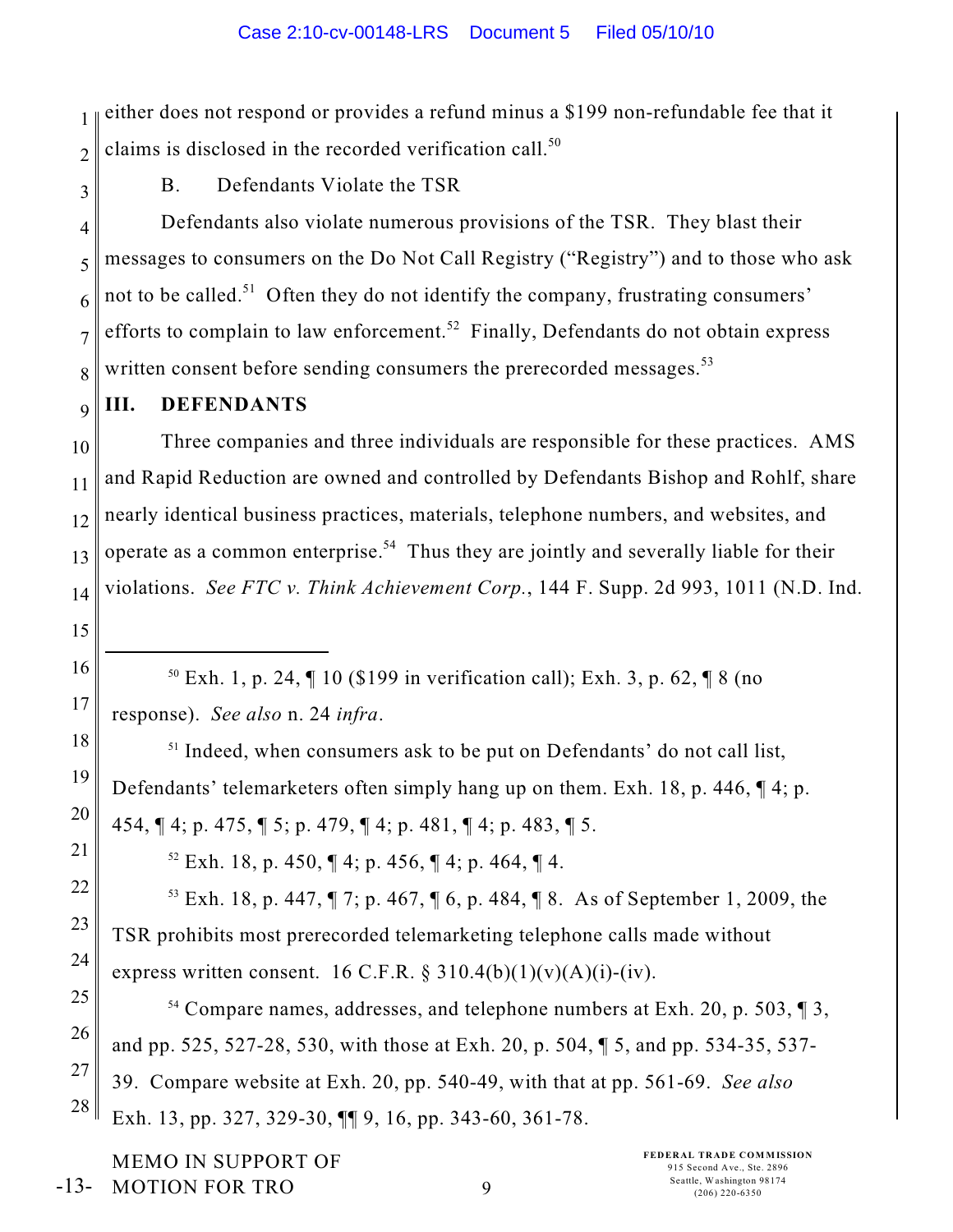1 2 3 4 2000) (*citing Sunshine Art Studios, Inc. v. FTC*, 481 F.2d 1171, 1175 (1st Cir. 1973)), *aff'd*, 312 F.3d 259 (7th Cir. 2002); *Delaware Watch Co. v. FTC*, 332 F.2d 745, 746-47 (2d Cir. 1964); *see also CFTC v. Wall Street Underground, Inc.*, 281 F. Supp. 2d 1260, 1271 (D. Kan. 2003). The third entity, PDMI, is owned by William D. Fithian.

5 6 7 8 9 Each entity plays a crucial role. Although AMS claims merely to provide customer service and fulfillment for PDMI and others,<sup>55</sup> it also markets the service on its website<sup>56</sup> and via telemarketing<sup>57</sup> and robocalls.<sup>58</sup> It processes payments through its own merchant account.<sup>59</sup> Indeed, it may well be the central player in the scheme. AMS Debt Elimination Plans have called the plan the "AMS Financial program."<sup>60</sup>

10 11 12 Rapid Reduction was formed in May 2009. Bishop and Rohlf are its officers.<sup>61</sup> Rapid Reduction markets the debt reduction service online and by telephone and provides customer service and fulfillment. $62$  Consumers' credit card charges are

<sup>55</sup> Exh. 4, p. 95,  $\lceil 6$ ; Exh. 21, pp. 996-97,  $\lceil 4 \&$  pp. 1094-95 & 1168, 1182, 1283, ¶ 2.

 $56$  Exh. 20, p. 504,  $\sqrt{6}$ , pp. 540-49.

13

14

15

16

17

18

19

20

21

22

23

24

25

26

*See* n. 5, *infra*; Exh. 10, p. 231, ¶ 2; Exh. 11, p. 259, ¶ 2. AMS registered <sup>57</sup> as a telemarketer on the FTC's Do Not Call Registry. Exh. 20, pp. 510-11, ¶¶ 20- 21& pp. 570-77.

 $58$  Bishop paid \$17,700 to SBN Dials, a company that sends prerecorded messages to consumers, Exh. 20, pp. 517-18, ¶ 37, pp. 729-45, 746-61, some of whom call and reach AMS Financial in Spokane, Washington. *See* n. 5, *infra*.

<sup>59</sup> Some consumers' charges have been processed under "ADV MGMT" 1866-404-2858 509-242-8542." Exh. 6, p. 128, ¶ 7 & p. 141.

 $^{60}$  Exh. 4, p. 107; Exh. 10, p. 241; Exh. 13, p. 347.

 $^{61}$  Exh. 20, p. 504, ¶ 5 & pp. 537, 539.

27 28  $^{62}$  Exh. 6, p. 126,  $\sqrt{2}$ ; Exh. 13, p. 329,  $\sqrt{2}$  16; Exh. 20, pp. 507,  $\sqrt{2}$  13, & 561-69; pp. 521-23, ¶¶ 46-47 & pp. 928-66 & 975-88.

MEMO IN SUPPORT OF MOTION FOR TRO -14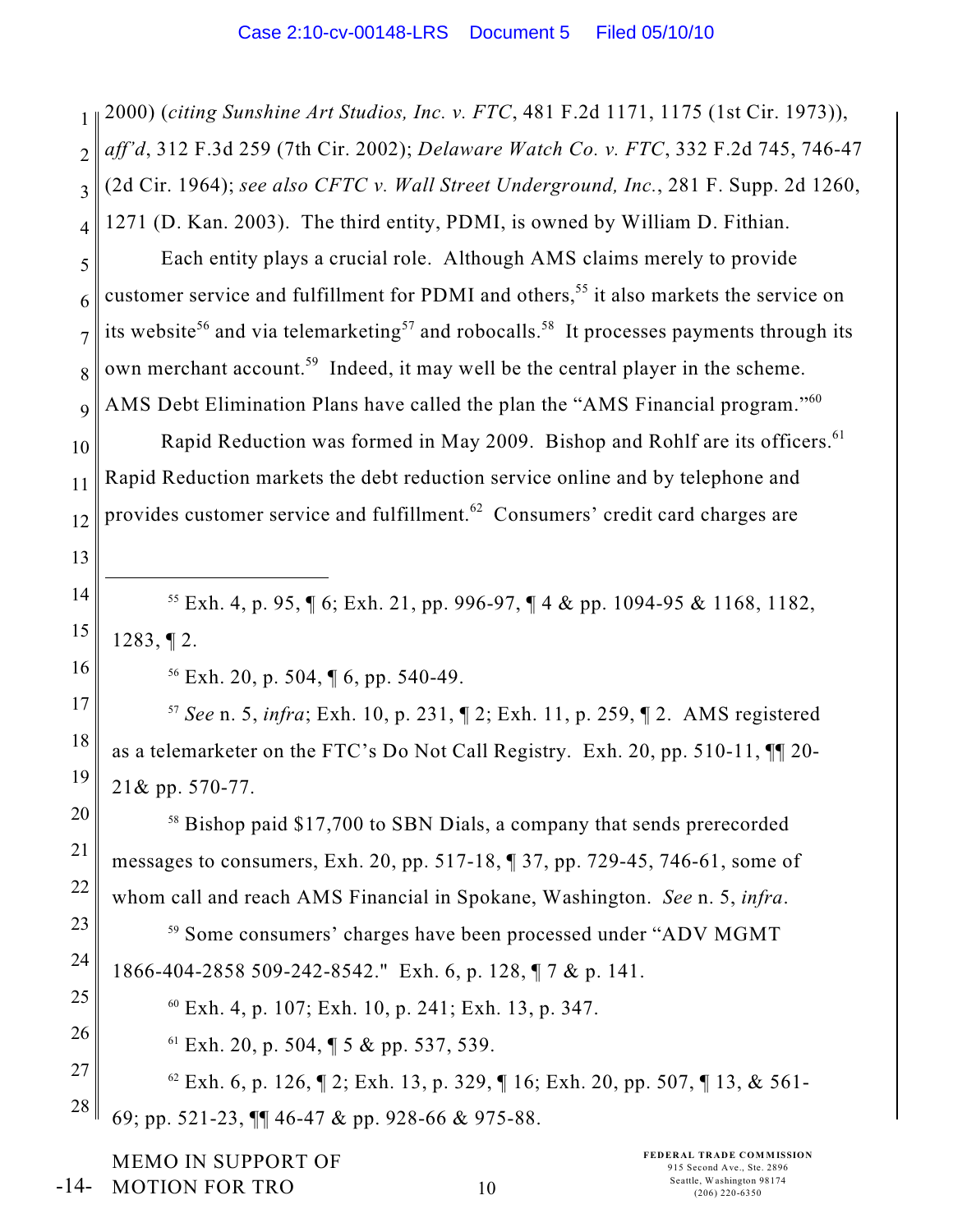1 processed under what is apparently an AMS merchant account.<sup>63</sup>

2 3 4 5 PDMI, in Texas, is owned and controlled by William Fithian.<sup>64</sup> Incorporated in Delaware in 2005, it has telemarketed the interest rate reduction service since 2008.<sup>65</sup> PDMI has processed consumers' payments via its merchant account,<sup>66</sup> and its name is on documents sent to consumers. <sup>67</sup>

#### 6 **IV. ARGUMENT**

7 8 9 10 11 12 13 Defendants' deceptive business practices have cost innocent consumers millions of dollars and violated Section 5(a) of the FTC Act, 15 U.S.C. § 45(a), and multiple provisions of the TSR, 16 C.F.R. Part 310. To prevent further injury, the FTC seeks a temporary restraining order and a preliminary injunction prohibiting Defendants' practices, freezing their corporate and personal assets, and appointing temporary receivers to preserve assets for restitution to victims of this enterprise. Courts in the Ninth Circuit have repeatedly granted such relief.<sup>68</sup>

14

18

19

20

21

22

25

A. This Court Has the Authority to Grant the Relief Requested

15 16 17 "In proper cases the Commission may seek, and after proper proof, the court may issue, a permanent injunction." 15 U.S.C. § 53(b). Defrauding consumers by misrepresenting or omitting material facts in violation of Section 5(a) of the FTC Act

 $^{63}$  Exh. 20, p. 507, ¶ 13.e. & p. 569 (statements show "ADV MGMT 1866-4042858").

 $^{64}$  Exh. 20, p. 518, ¶ 39 & p. 830; p. 519, ¶ 41 & pp. 863, 885-86; pp. 519-20, ¶ 42 & p. 904; p. 521, ¶¶ 44-45 & p. 920.

23 24 <sup>65</sup> See n. 6, *infra*; Exh. 20, pp. 503-04,  $\P$  4 & p. 532; pp. 518-19,  $\P$  40 & p. 854, ¶¶ 7-8, p. 855, ¶ 10.

 $66$  Exh. 3, p. 63; Exh. 8, p. 190; Exh. 16, p. 419.

26 27 28  $^{67}$  Exh. 2, p. 41,  $\sqrt{6}$  & pp. 45-54; Exh. 8, pp. 184-85,  $\sqrt{6}$  & p. 202; Exh. 15, p. 403, ¶ 6.

 $68$  Benfield Dec., p. 5, ¶ 12.

MEMO IN SUPPORT OF MOTION FOR TRO -15-

**FEDERAL TRADE COMMISSION** 915 Second Ave., Ste. 2896 Seattle, Washington 98174<br>
(206) 220-6350<br>
(206) 220-6350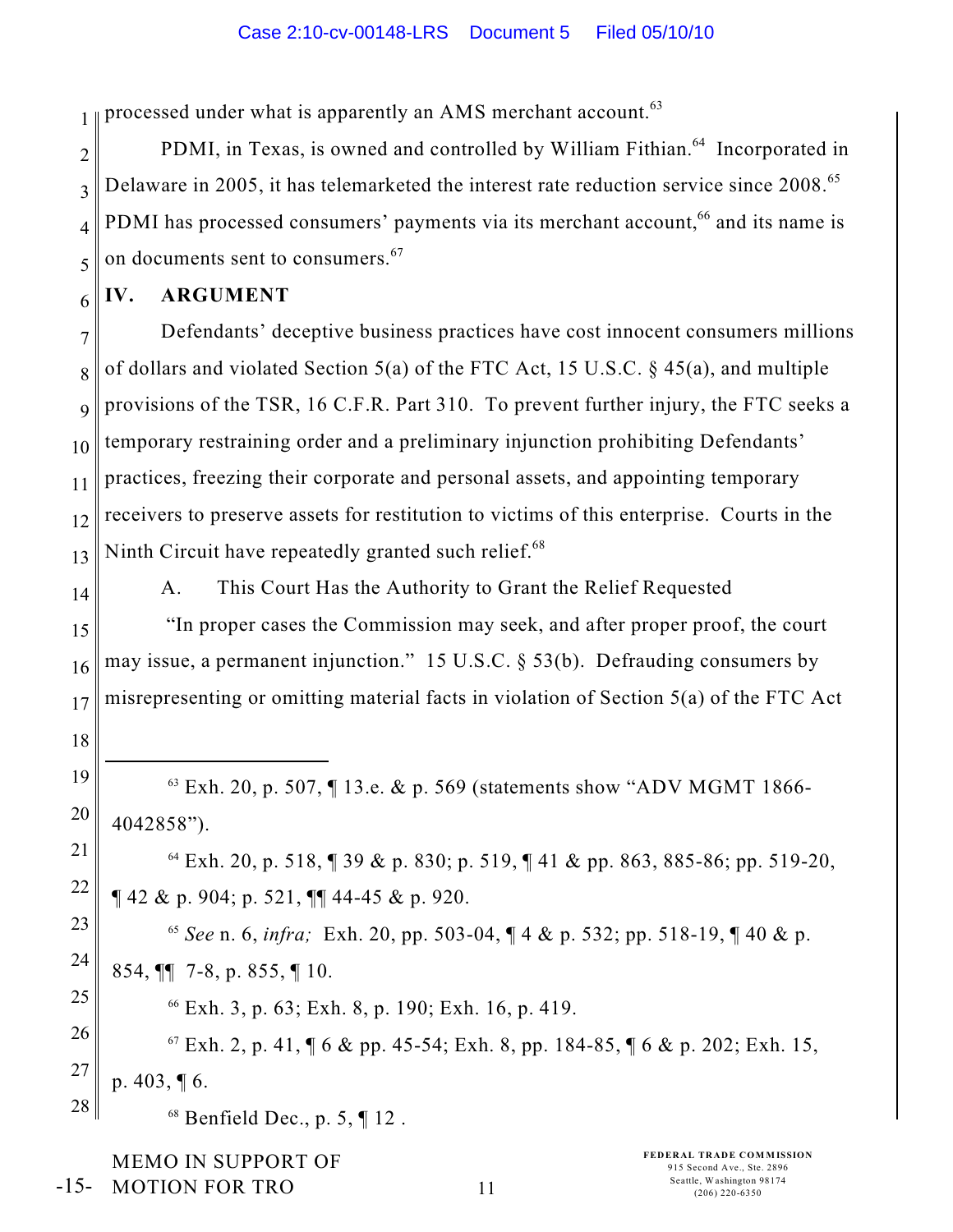1 2 3 4 5 6 7 8 9 10 11 12 presents a "proper case" for injunctive relief. *FTC v. World Travel Vacation Brokers, Inc.,* 861 F.2d 1020, 1028 (7th Cir. 1988). Once the FTC invokes the federal court's equitable powers, the full breadth of the court's authority is available, including such ancillary final relief as rescission of contracts and restitution. *FTC v. Febre,* 128 F.3d 530, 534 (7th Cir. 1997); *FTC v. Amy Travel Serv., Inc.*, 875 F.2d 564, 571-72 (7th Cir. 1989). The court may also enter a TRO, a preliminary injunction, and other preliminary relief as needed to preserve effective final relief. *World Travel*, 861 F.2d at 1026; *see also Amy Travel,* 875 F.2d at 571. Such ancillary relief may include a freeze of defendants' assets to preserve them for eventual restitution to victims, and appointment of a receiver. *FTC v. U.S. Oil & Gas,* 748 F.2d 1431, 1432-34 (11th Cir. 1984); *see also World Travel*, 861 F.2d at 1031; *FTC v. Am. Nat'l Cellular, Inc.*, 810 F.2d 1511-12, 1514 (9th Cir. 1987).

13 14 15 16 The FTC may enforce the TSR with the same functions and powers as the FTC Act. *See* 15 U.S.C. § 6105(b). Courts may enter any relief necessary to redress injury to consumers, including "rescission or reformation of contracts [and] the refund of money or return of property." 15 U.S.C.  $\S$  57b(a)(1) & (b).

17 18 19 20 21 22 23 B. The FTC Meets the Applicable Standard for Injunctive Relief To grant preliminary injunctive relief in an FTC Act case, the district court must (1) find a likelihood (not necessarily a strong or substantial likelihood) that the FTC will ultimately succeed on the merits and (2) balance the equities, giving far greater weight to the public interest. *World Travel*, 861 F.2d at 1029 (quoting *FTC v. Warner Commc'ns, Inc.*, 742 F.2d 1156, 1160 (9th Cir. 1984)). Under this "public interest" test, "it is not necessary for the FTC to demonstrate irreparable injury." *Id.* at 1028-29.

24

C. The FTC has Demonstrated a Likelihood of Success on the Merits

25

1. Defendants are Violating the FTC Act and the TSR

26 27 28 Defendants' activities are deceptive acts or practices under Section 5(a) of the FTC Act, 15 U.S.C. § 45(a). An act or practice is deceptive if it involves a material misrepresentation or omission that is likely to mislead consumers acting reasonably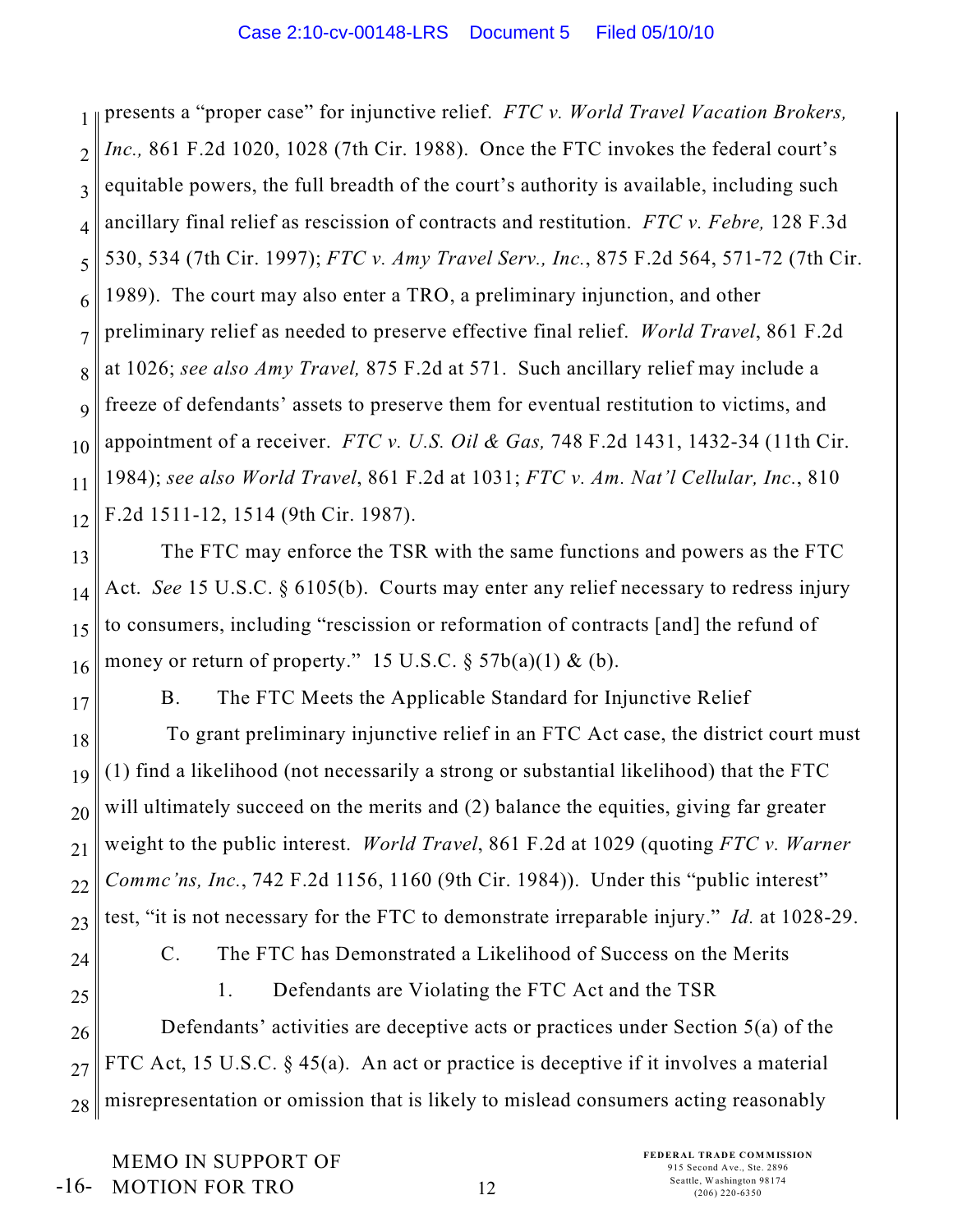1 2 3 4 5 6 7 under the circumstances. *FTC v. Bay Area Bus. Council*, 423 F.3d 627, 635 (7th Cir. 2005); *FTC v. World Media Brokers*, 415 F.3d 758, 763 (7th Cir. 2005); *World Travel*, 861 F.2d at 1029. Materiality is satisfied if the misrepresentation or omission involves information that is likely to affect a consumer's choice of, or conduct regarding, a product or service. *Kraft, Inc. v. FTC,* 970 F.2d 311, 322 (7th Cir. 1992). In deciding whether particular statements are deceptive, courts should look to the overall "net impression" of consumers. *See id.* at 314.

8 9 10 11 12 13 14 The same conduct that violates the FTC Act violates the TSR. The TSR prohibits sellers and telemarketers from (1) misrepresenting any material aspects of the goods or services for sale, and (2) misrepresenting any material aspects of the nature or terms of the seller's refund or cancellation policies, and (3) failing to disclose all material terms and conditions of a refund or cancellation policy if the seller has such a policy and informs the consumer of the policy. 16 C.F.R. § 310.3(a)(2)(iii), 16 C.F.R.  $\S$  310.3(a)(2)(iv), and 16 C.F.R.  $\S$  310.3(a)(1)(iii).<sup>69</sup>

15 16 17 18 19 20 21 22 23 Here, Defendants violate the FTC Act and the TSR by making a series of false claims designed to induce consumers to purchase credit card interest rate reduction services. They misrepresent that they will be able to substantially reduce consumers' credit card interest rates, saving them thousands of dollars in a short time. Defendants also promise a full refund if consumers do not save at least \$2500 in interest, failing to disclose that the savings will come not from reduced interest rates, but from following a payment acceleration plan. Consumer declarations show that these lies and omissions are material; they often lead consumers to purchase Defendants' services when otherwise they would not.

- 24
- 25

26

Defendants' conduct also violates a series of specific provisions in the TSR: **TSR Sections 310.4(b)(1)(iii)(A) & (B):** These provisions prohibit

27 28  $69$  The Defendants qualify as "sellers" or "telemarketers" who are engaged in "telemarketing" as defined in the Rule. 16 C.F.R.  $\S$  310.2(r), (t), and (u).

MEMO IN SUPPORT OF MOTION FOR TRO -17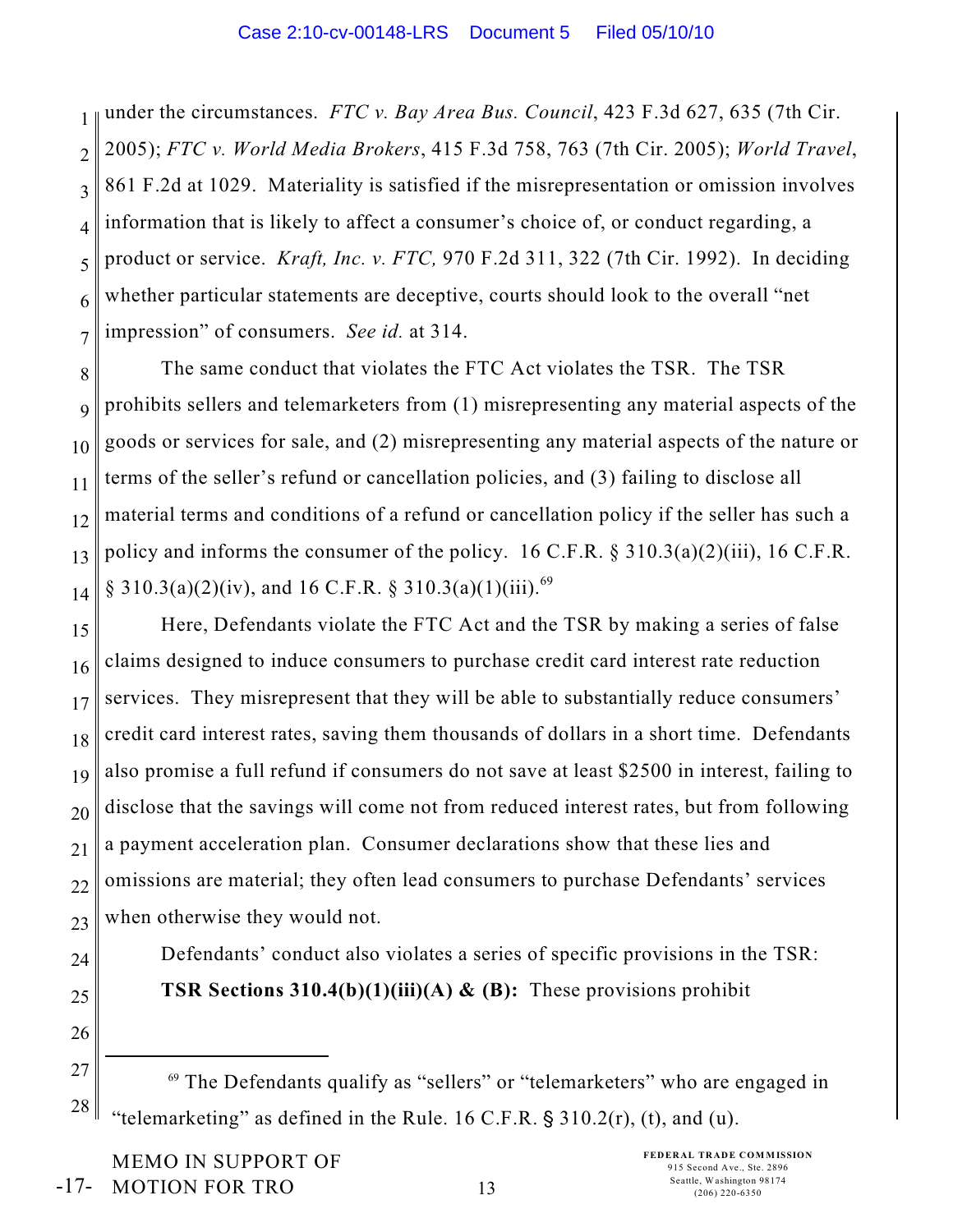1 2 3 4 5 6 telemarketers from initiating outbound telephone calls to: 1) a consumer who previously has stated that he or she does not wish to receive an outbound telephone call made by or on behalf of the seller whose goods or services are being offered; and 2) to a consumer's telephone number on the Registry. Defendants' telephone calls have triggered numerous Do Not Call complaints. Defendants ignore both the Registry and consumers' do-not-call requests.

7

# **TSR Sections 310.4(d), 310.4(b)(1)(v)(B)(ii)** and **310.4(b)(1)(v)(A)(i)-(iv)**:

8 9 10 11 12 13 14 15 16 17 Section 310.4(d) requires telemarketers to disclose "truthfully, promptly, and in a clear and conspicuous manner" the identity of the seller, that the purpose of their telemarketing call "is to sell goods or services," and the nature of those goods or services. In numerous instances, Defendants do not disclose their identities, nor that they are selling a credit card interest rate reduction service. This conduct also violates the newly enacted TSR Section  $310.4(b)(1)(v)(B)(ii)$ , which mandates that these disclosures be made at the outset of all outbound telephone calls delivering prerecorded messages. As of September 1, 2009, TSR Section  $310.4(b)(1)(v)(A)(i)$ -(iv) bans robocalls like those made by Defendants here without the prior express written consent of the consumer being called.<sup>70</sup>

18 19 20 21 22 23 24 **TSR Section 310.3(b):** This provision prohibits a person from providing substantial assistance or support to any seller or telemarketer if the person knows or consciously avoids knowing that the seller is engaged in certain practices which violate the TSR. AMS and its principals provide fulfillment and customer service for PDMI, while knowing that PDMI makes misrepresentations about material aspects of their services in violation of 16 C.F.R.  $\S$  310.3(a)(2)(iii) and (iv) and failing to disclose terms and conditions of receiving a refund, in violation of  $\S 310.3(a)(1)(iii)$ . AMS

- 25
- 26 27

28

 $\frac{70}{19}$  Ignoring this amendment, Defendants continue to use robocalls to contact consumers. *See* Exh. 18, p. 450, ¶ 3, p. 466, ¶ 3; *see also* Exh. 20, pp. 517-18, ¶ 37, pp. 738-45 (still paying robocaller SBN Dials in October 2010).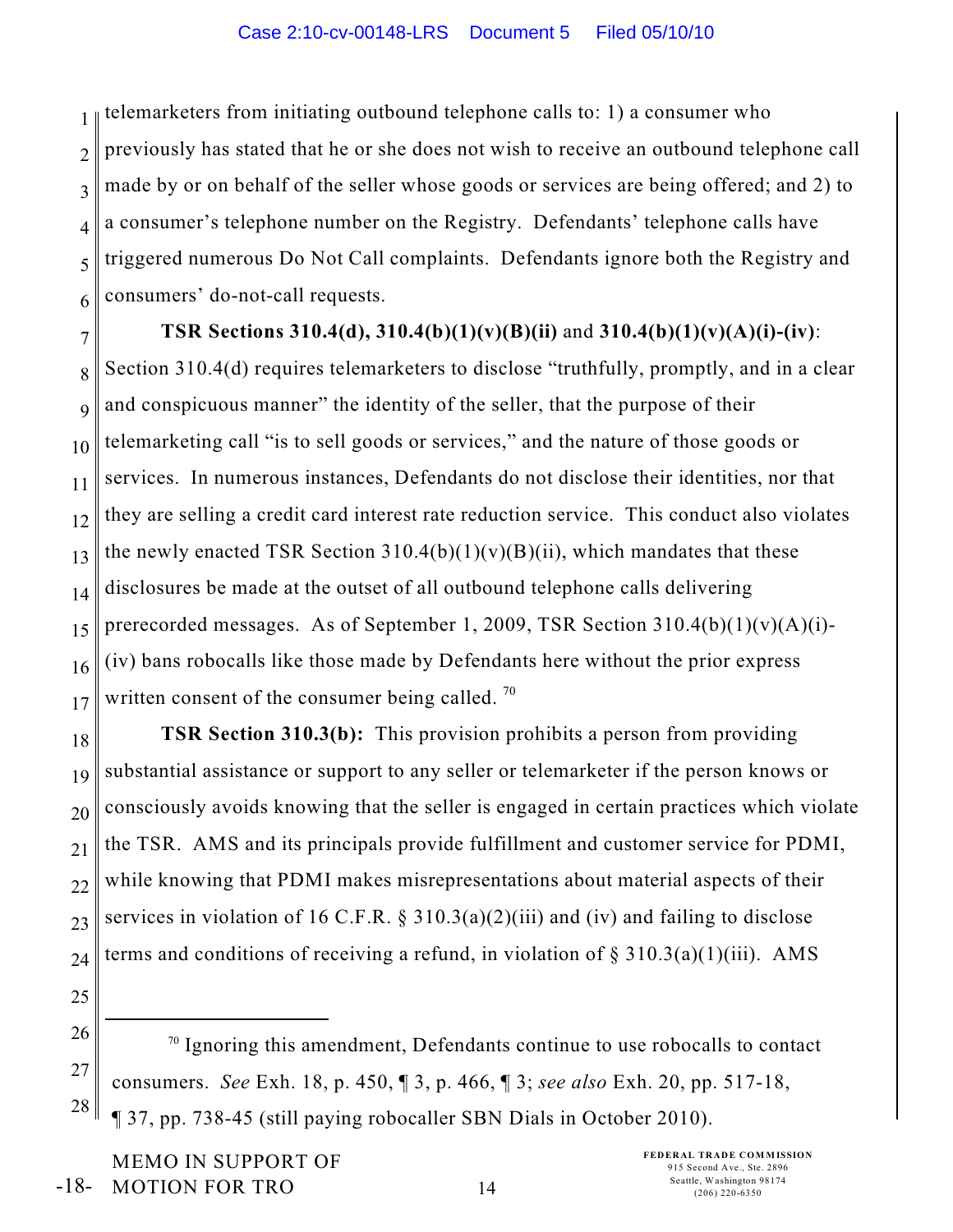1 2 3 received and responded to numerous consumer complaints about unfulfilled promises. They are well aware of PDMI's misrepresentations and material omissions, yet continue to assist, if not perpetrate, the scam.

4

2. The Equities Tip Decidedly in the FTC's Favor

5 6 7 8 9 10 11 12 Once the FTC has shown a likelihood of success on the merits, the Court must balance the equities, assigning greater weight to the public interest than to Defendants' private concerns. *World Travel,* 861 F.2d at 1029. The public equities in this case are compelling. The public has a strong interest in halting the deceptive scheme and preserving assets necessary to provide effective final relief to victims. *See FTC v. Sabal,* 32 F. Supp. 2d 1004, 1009 (N.D. Ill. 1998). Defendants have no legitimate interest in continuing to deceive consumers and violate federal law. *Id.* An injunction will ensure that Defendants' scheme does not continue while the case is pending.

13

D. The Individual Defendants are Personally Liable

14 15 16 17 18 19 20 21 22 23 24 25 26 27 28 The individual defendants are responsible for the deceptive and unfair practices of the companies they control and thus should be subject to the TRO and asset freeze. An individual defendant may be held liable for injunctive relief and monetary restitution under the FTC Act if the Court finds that he (1) participated directly in or had some measure of control over a corporation's deceptive practices and (2) had actual or constructive knowledge of the practices. *World Media Brokers*, 415 F.3d at 764; *Bay Area Bus. Council*, 423 F.3d at 636; *Amy Travel,* 875 F.2d at 573-74. Authority to control may be evidenced by "active participation in the corporate affairs, including assuming duties as a corporate officer." *World Media Brokers*, 415 F.3d at 764 (*citing Amy Travel*, 875 F.2d at 573). The knowledge requirement is satisfied by a showing that the defendant (1) had actual knowledge of the deceptive acts or practices, (2) was recklessly indifferent to the truth or falsity of the representations, or (3) had an awareness of a high probability of fraud coupled with an intentional avoidance of the truth. *Id.*; *Bay Area Bus. Council,* 423 F.3d at 636; *Amy Travel,* 875 F.2d at 573-74. An individual's "degree of participation in business affairs is probative of knowledge."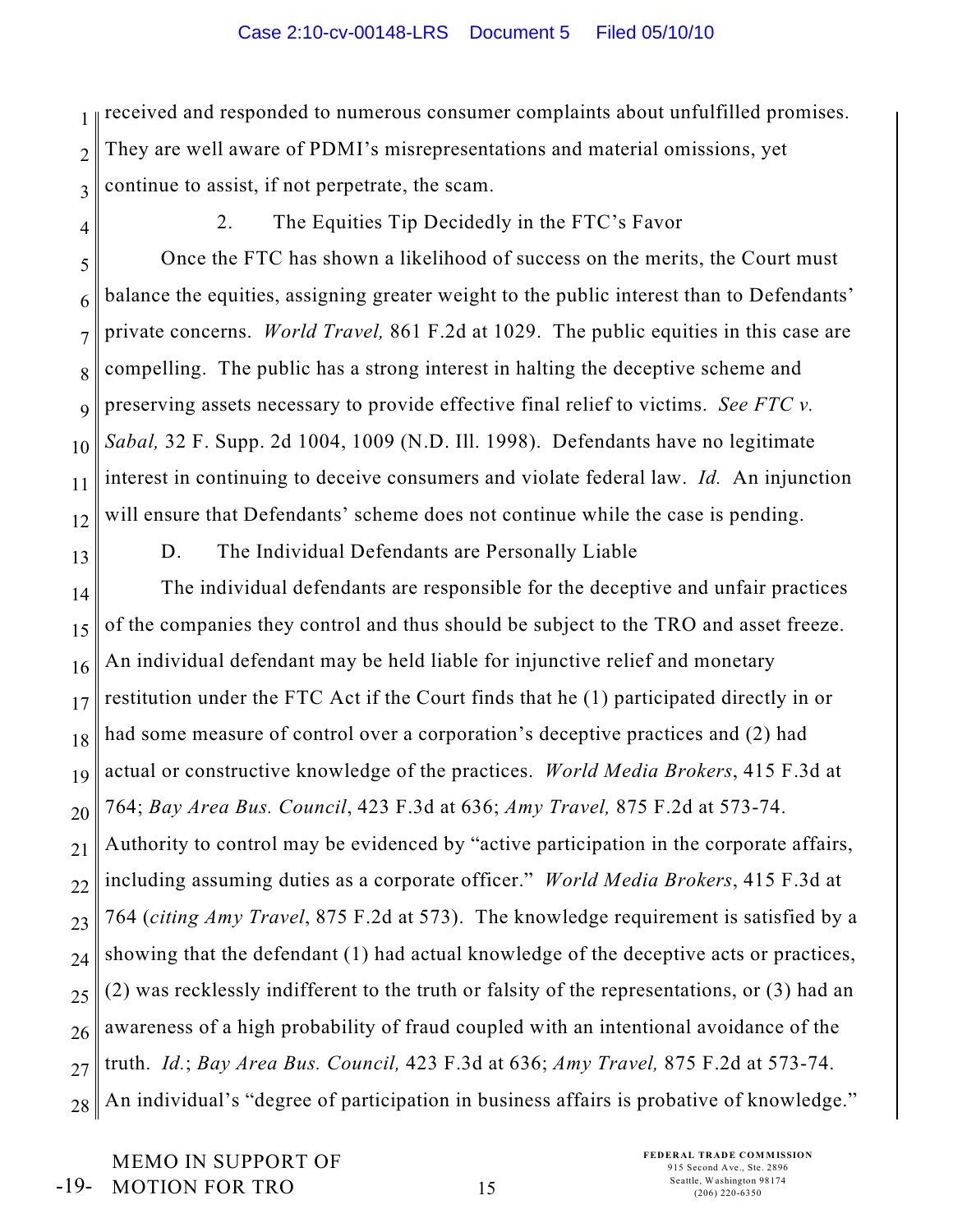1 *Id*. The FTC does not need to prove subjective intent to defraud. *Id*. at 574.

2 3 4 5 6 7 8 9 10 11 12 13 14 15 16 17 All three individuals are liable. Each is an owner or officer of at least one of the corporate defendants. These authority positions alone establish their ability to control corporate acts and practices. *See, e.g., World Media Brokers*, 415 F.3d at 764-65 (corporate officer "hard-pressed to establish that he lacked authority or control" over corporate entity); *Amy Travel*, 875 F.2d at 574. Moreover, Defendant Bishop is or has been a signatory on AMS bank accounts;<sup>71</sup> has initiated or authorized payments or wire transfers from these AMS accounts to persons or entities in apparent furtherance of the enterprise;<sup>72</sup> is or has been listed as the contact on the AMS website registration;<sup>73</sup> and has been the AMS contact for the BBB.<sup>74</sup> Defendant Rohlf signed a contract between AMS and PDMI as an owner of AMS, is or has been a signatory on AMS bank accounts through which he has initiated or authorized payments or wire transfers to persons or entities in apparent furtherance of the enterprise;<sup>75</sup> and has also been an AMS contact for the BBB.<sup>76</sup> Defendant Fithian signed a contract between AMS and PDMI as president of PDMI.<sup>77</sup> He is or has been listed as the contact on the PDMI website registration and as the primary contact for a PDMI telephone service account.<sup>78</sup> Fithian has also initiated or authorized the wiring of significant funds to AMS from a

18

19 20 21 22 23 24 25 26 27 28 <sup>71</sup> Exh. 20, p. 513,  $\sqrt{ }$  29 & pp. 612-18, 620-28. <sup>72</sup> Exh. 20, p. 513,  $\sqrt{2}$  29; pp. 620-28; 643-59, 517-18,  $\sqrt{2}$  37; pp. 729-45.  $73$  Exh. 20, p. 505, ¶ 8 & p. 550. <sup>74</sup> Exh. 20, p. 508,  $\P$  16; Exh. 21, pp. 996-98,  $\P$  $\P$  4-6 & pp. 1268-73. <sup>75</sup> Exh. 20, pp. 515-16,  $\P\P$  31-33, pp. 612-18, 690-97, 698-705 & 711, pp. 519-20, ¶ 42 & pp. 892-904.  $^{76}$  Exh. 20, p. 508, ¶ 16; Exh. 21, pp. 996-98, ¶¶ 4-6.  $^{77}$  Exh. 20, p. 519, ¶ 42, & pp. 892-908. <sup>78</sup> Exh. 20, pp. 505-07,  $\P\P$  10 & 12, & pp. 559-60, & p. 512,  $\P$  25, & p. 610.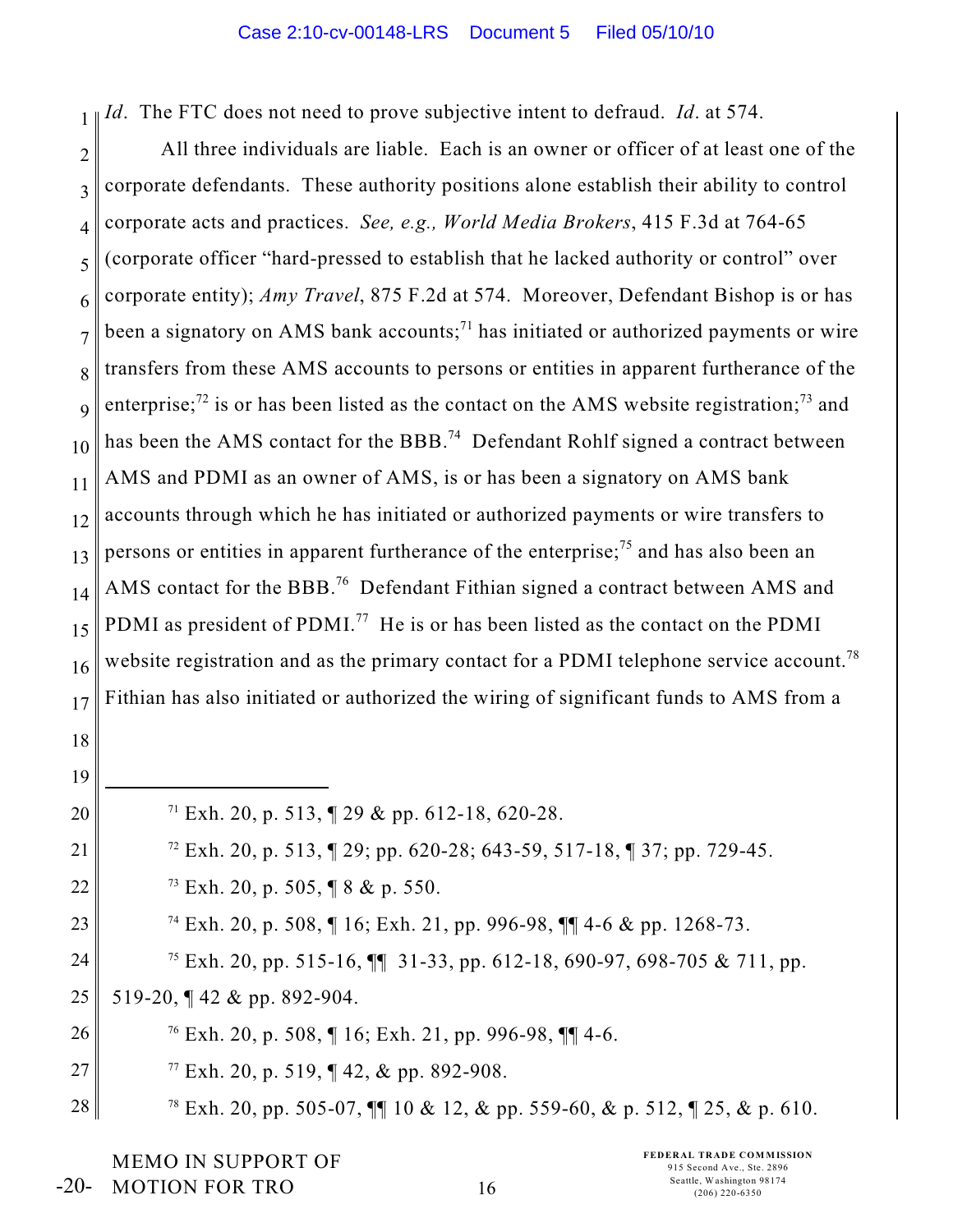1 2 3 PDMI bank account.<sup>79</sup> This degree of participation in corporate affairs indicates at least an awareness of a high probability of fraud coupled with an intentional avoidance of the truth.

4

5

6

7

8

9

E. Immediate Access and Limited Expedited Discovery are Appropriate The FTC also seeks immediate access to Defendants' business premises to locate assets wrongfully obtained from defrauded consumers and ensure the integrity of books and records. This relief is often granted in FTC actions where receivers are appointed. The proposed TRO requires the receivers to provide both the FTC and Defendants reasonable access to Defendants' premises.

10 11 12 13 14 15 16 17 18 19 20 21 22 The FTC also seeks limited expedited discovery to locate quickly and efficiently assets Defendants have wrongfully taken from consumers, documents pertaining to Defendants' business, and the individual Defendants themselves, should they evade service. Specifically, the FTC seeks permission to conduct depositions upon fortyeight hours' notice, and to issue requests (or subpoenas) for production of documents on five days' notice. In appropriate circumstances, district courts are authorized to depart from normal discovery procedures. *See* Fed. R. Civ. P. 26(d), 30(a)(2), 33(a), and 34(b) (authorizing courts to alter the standard provisions, including applicable time frames, governing depositions, interrogatories, and the production of documents). Expedited discovery is particularly appropriate when a party seeks preliminary relief in a case involving the public interest. *See Porter v. Warner Holding Co.*, 328 U.S. 395, 398 (1946) (court's equitable powers are broader and more flexible where public interest is involved than in strictly private controversies).

23 24 25 26 To protect the asset freeze, the FTC asks the Court to require defendants to produce financial records and information on short notice, and to require financial institutions and other third parties served with the TRO to disclose whether they are holding any of Defendants' assets.

27

 $28$   $\blacksquare$  <sup>79</sup> Exh. 20, p. 518,  $\blacksquare$  38 & pp. 762-822.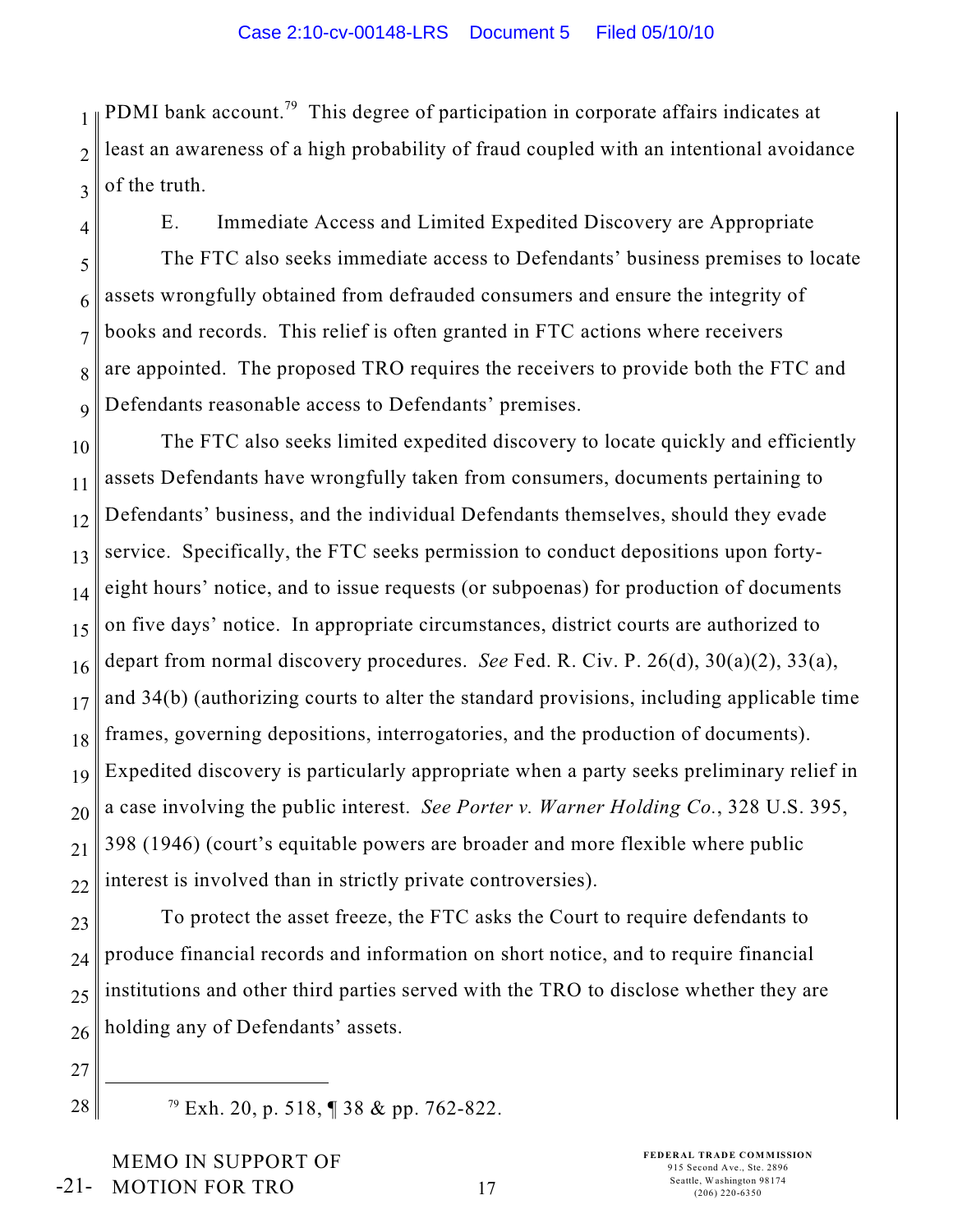1 2 3 4 5 6 7 8 9 10 11 12 F. The Temporary Restraining Order Should Be Issued *Ex Parte* A TRO may be granted without notice if it appears notice will result in irreparable injury and the applicant certifies the reasons why. Fed R. Civ. P. 65(b). Here, there is considerable risk that Defendants will dissipate or conceal assets and destroy documents identifying injured consumers. The Defendants' scheme exposes them to substantial liability. If they succeed in concealing assets, any monetary judgment for the FTC will be rendered unenforceable. The FTC's experience shows that defendants engaged in similar schemes will withdraw funds from bank accounts and move or shred documents upon learning of impending legal action.<sup>80</sup> District Courts therefore have regularly granted the FTC *ex parte* relief in similar cases. It is particularly appropriate where giving notice could result in an inability to provide any relief at all. *In re Vuitton et Fils S.A.*, 606 F.2d 1, 4 (2d Cir. 1979).

13 14 15 16 17 18 19 20 The threat of irreparable harm in this case meets the Rule 65(b) standard for *ex parte* preliminary relief. *See Calero-Toledo v. Pearson Yacht Leasing Co.*, 416 U.S. 663, 679 (1974) ("[P]reseizure notice and hearing might frustrate the interests served by the statutes, since the property seized . . . will often be of a sort that could be removed to another jurisdiction, destroyed or concealed, if advance warning of confiscation were given."); *Cenergy Corp. v. Bryson Oil & Gas P.L.C.*, 657 F. Supp. 867, 870 (D. Nev. 1987) ("[I]t appears proper to enter the TRO without notice, for giving notice itself may defeat the very purpose for the TRO.").  $81$ 

21 22 23 24 Defendants have already shown their ability to hide their identities. Their telemarketers initially claim to be "card services" or the like rather than disclosing the company name; they have switched the company name under which they work at least once; and they shuffle refund-seeking consumers from one entity to another, using

25

26

27

28

<sup>80</sup> See Benfield Dec.,  $\P$  13-16 (citing numerous instances of such conduct).  $81$  The FTC has filed a motion to temporarily seal this matter to ensure that defendants do not learn of this action in time to conceal assets and evidence.

MEMO IN SUPPORT OF MOTION FOR TRO -22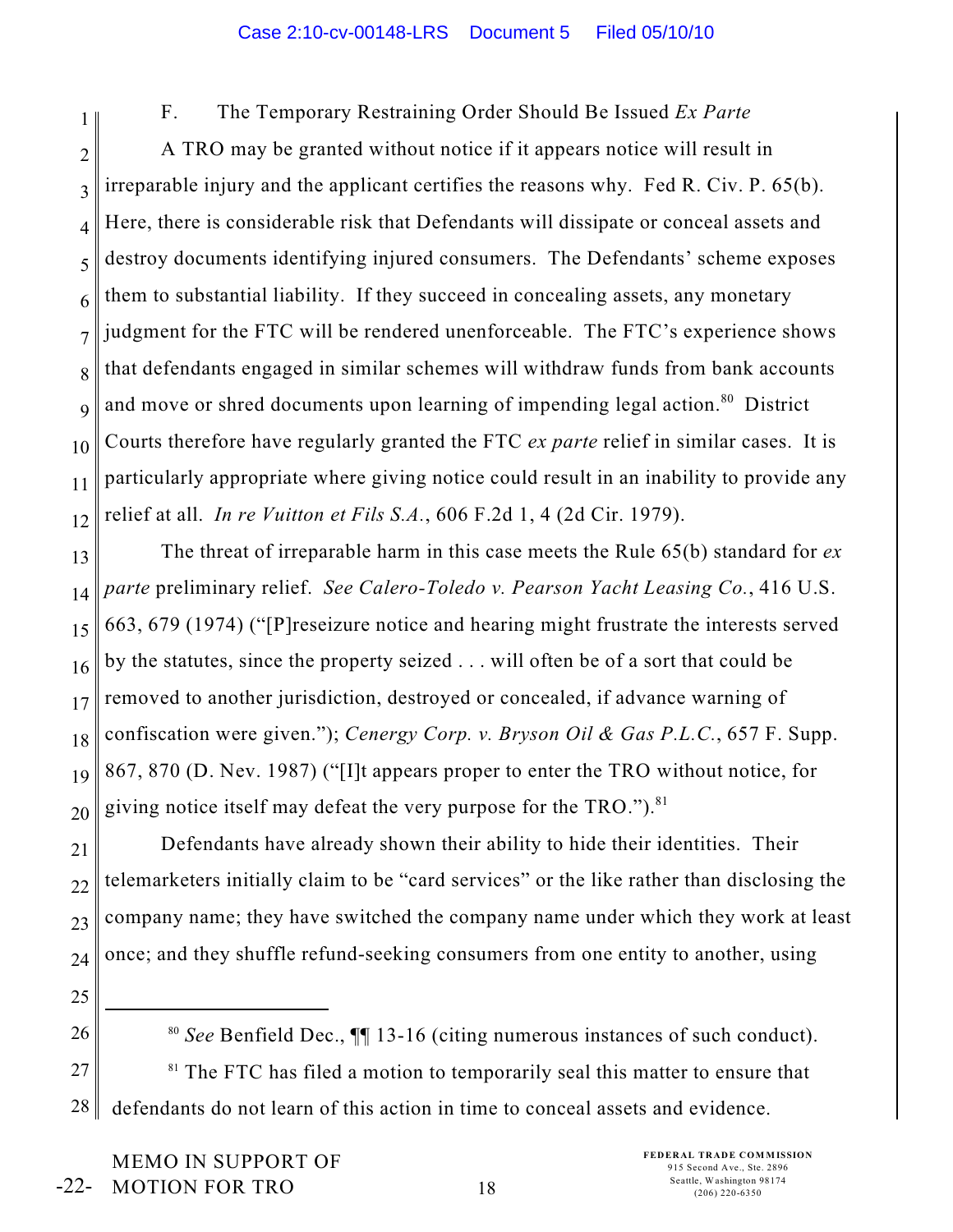1 2 3 4 5 other company names with AMS's mailing address. Moreover, Bishop and Rohlf have shown a pattern of making personal use of corporate assets, indicating they will likely continue to deplete assets. Issuing the TRO *ex parte* is indispensable to preserving the *status quo* and securing full and effective relief pending a hearing on the preliminary injunction.

6 7 8 9 10 11 12 13 14 15 16 G. An Asset Freeze is Necessary to Preserve Assets for Consumer Redress An asset freeze is appropriate once the Court determines that the FTC is likely to prevail on the merits and restitution would be an appropriate final remedy. *See FTC v. World Travel Vacation Brokers, Inc.*, 861 F.2d 1020, 1031 n. 9 (7<sup>th</sup> Cir. 1988). In the Ninth Circuit, to justify an asset freeze, the FTC must show a likelihood of dissipation of assets. *Johnson v. Couturier*, 572 F.3d 1067, 1085, n. 11 (9<sup>th</sup> Cir. 2009). Where a Defendant's business is permeated with fraud, the court may conclude that there is a likelihood of Defendant attempting to dissipate or conceal assets while the action is pending and may grant an asset freeze. *See*, *e.g.*, *SEC v. Manor Nursing Ctrs., Inc.*, 458 F.2d 1082, 1106 (2d Cir. 1972); *SEC v. R.J. Allen & Assocs., Inc.*, 386 F. Supp. 866, 881 (S.D. Fla. 1974).

17 18 19 20 21 22 23 24 25 Ill-gotten corporate funds are being used to support Bishop's and Rohlf's lifestyle. According to bank records, in 2008 and 2009, Bishop used AMS's corporate funds to pay for personal items such as cars, home remodeling, and other personal expenditures.<sup>82</sup> Likewise, Rohlf used corporate funds for a personal car.<sup>83</sup> The asset freeze should include any assets of the individual Defendants, who have no right to dissipate or conceal funds that the Court may later determine were wrongfully gained. If frozen, those assets can be located and inventoried. Freezing individual assets is warranted where the individual defendant controls the business that perpetrated the unfair and deceptive acts alleged. *World Travel Vacation Brokers*, 861 F.2d at 1031.

- 26
- 27
- $E$ <sub>82</sub> Exh. 20, pp. 513-15, ¶ 30 & pp. 660-89.
- 28
- $83$  Exh. 20, p. 516, ¶ 34 & pp. 712-16.
- MEMO IN SUPPORT OF MOTION FOR TRO -23-